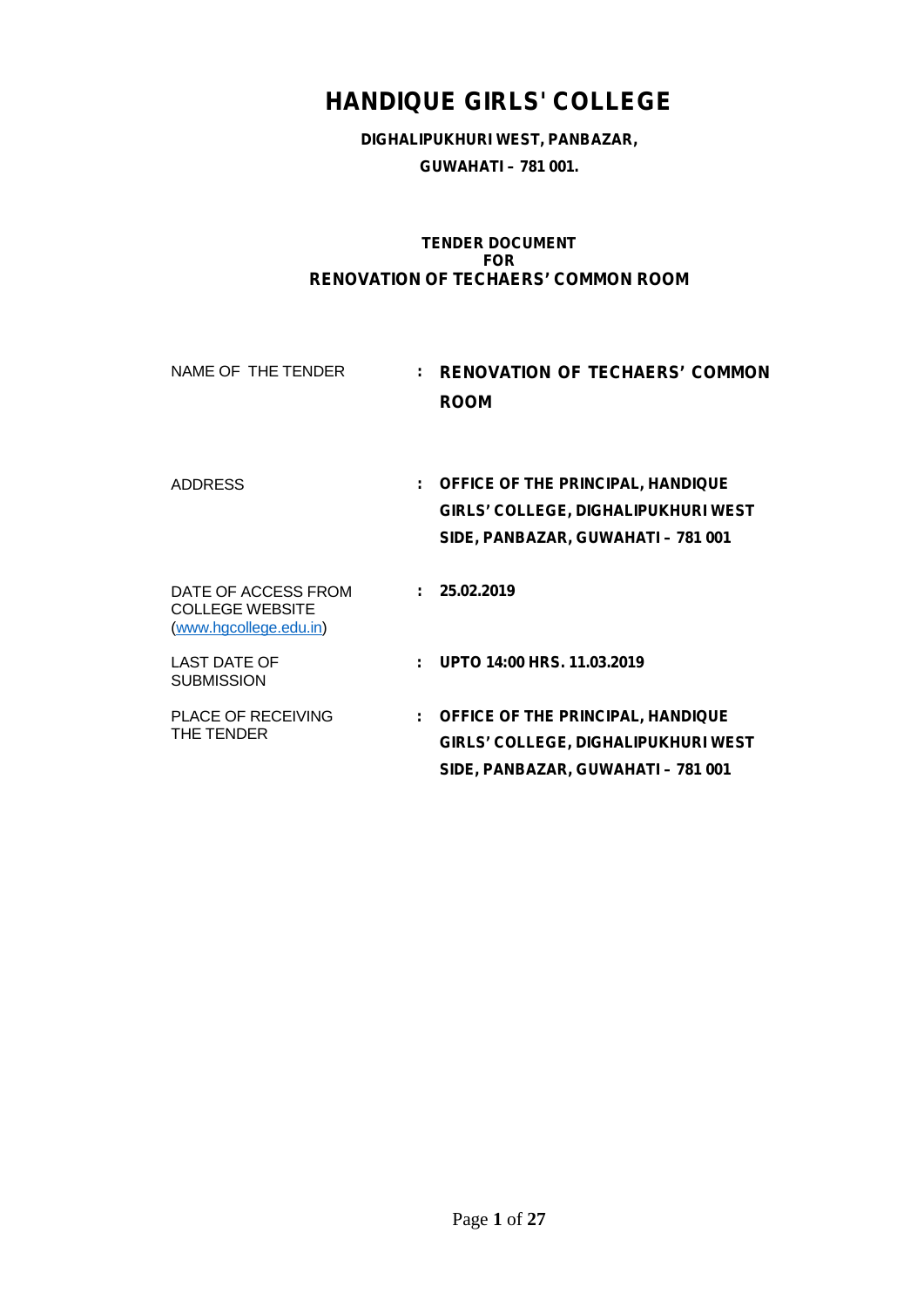### **OFFICE OF THE PRINCIPAL:: HANDIQUE GIRLS' COLLEGE::GUWAHATI-1.**

No: HGC/ESTT/RTC/EXT\_1/2019/181/1 Dated Guwahati the, 23<sup>rd</sup> February, 2019.

#### **Detail Notice Inviting Bid**

The Principal, Handique Girls' College, Assam, Guwahati-1, invites fresh bids with Bid Price of **` 5,35,774.00** (Rupees five lakh thirty five thousand seven hundred seventy four) only for the work "Renovation of Teachers' Common Room at Handique Girls' College, Assam, Guwahati-1**"** with a validity of 180 (one hundred eighty) days from registered APWD(B) Contractor/Firm/ Pvt. Limited Co. under Class-I (A ,B & C) and Class-II having experience in interior and furnishing works. The bidders may submit bids for the work as below:-

| 1.             | Details of work to be done                                        |    | Renovation of Teachers' common room, Handique<br>Girls' College, Guwahati                                                                                                                                                                 |
|----------------|-------------------------------------------------------------------|----|-------------------------------------------------------------------------------------------------------------------------------------------------------------------------------------------------------------------------------------------|
| 2              | Form of Contract                                                  | ÷  | Item wise rate                                                                                                                                                                                                                            |
| $\mathbf{3}$   | <b>Earnest Money</b>                                              | ÷  | ₹ 10,750.00 for General Category<br>₹ 5,400.00 for Reserved Category                                                                                                                                                                      |
| 4.             | <b>Cost of Tender Document</b>                                    | ÷  | ₹ 500.00 (Rupees Five hundred only)<br>in form of DD/BC in favour of Handique Girls'<br>College payable at Guwahati. Bidders who had<br>earlier submitted bid for the same works are<br>exempted from paying the bid price (i.e ₹ 500.00) |
| 5              | Period of contract / time of<br>Completion.                       | ÷. | 4 (four) Weeks From the date of issue of work order.                                                                                                                                                                                      |
| 6.             | Date of Publishing of Tender<br><b>Document</b>                   | ÷  | 25.02.2019                                                                                                                                                                                                                                |
| $\overline{7}$ | Last Date & time for receiving of<br>sealed tender.               |    | 11.03.2019 upto 14:00 Hrs.                                                                                                                                                                                                                |
| 8              | Place and date of opening of tender                               | ÷  | 11.03.2019 at 15.00 Hrs.<br>Handique Girls' College<br>Dighalipukhuri West, Panbazar,<br>Guwahati - 781 001.                                                                                                                              |
| 9              | Liquidated<br>damages<br>for<br>non<br>completion of work in time | ÷  | 1.0% of the contract value per week subject to a max<br>of 10% of the contract value.                                                                                                                                                     |
| 10             | <b>Defect Liability Period</b>                                    | ÷. | 12 months (Twelve months) from the date of virtual<br>completion as certified by Architect / employer.                                                                                                                                    |
| 11             | Retention amount for 12 months                                    | ÷  | 9% of the total bill.                                                                                                                                                                                                                     |
| 12             | Period of submitting of Final bill.                               | ÷. | 15 days from the date of completion.                                                                                                                                                                                                      |
| 13             | Mobilization Advance /<br>Secured<br>Advance                      | ÷  | No. Mobilization Advance / secured Advance will be<br>given to the Contractor.                                                                                                                                                            |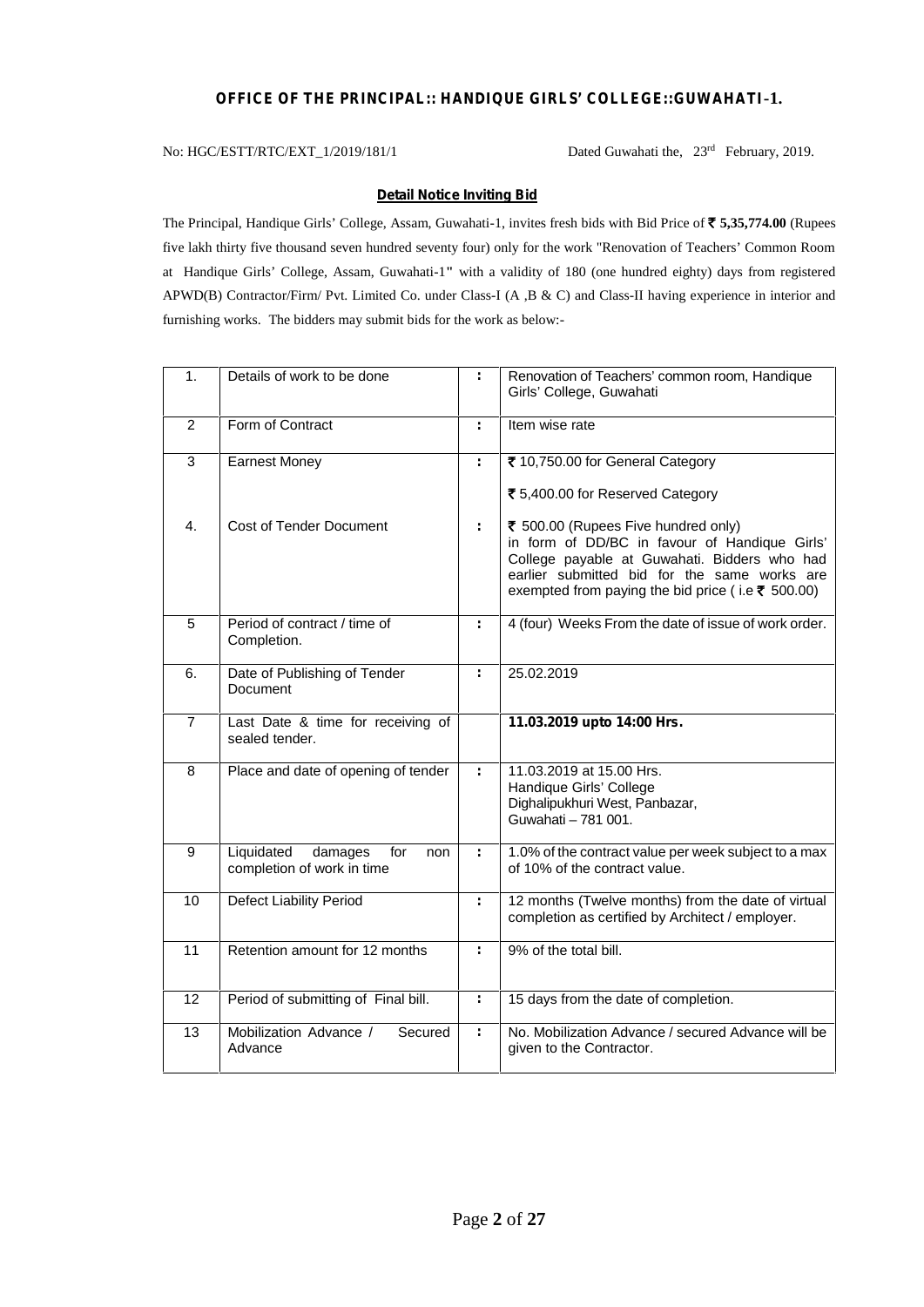# **Note:**<br>(i)

- In the event of date of bid opening being a holiday, the activities will take place on the next working day.
- (ii) Original copy of the following documents must be submitted alongwith the Tender documents
	- (a) Original Power of Attorney for signing the BID, Partnership Deed in case of Partnership Firm and MOU in case of Pvt. Ltd. Co.
	- (b) BID Securities in the form of Original Demand Draft/ Banker Cheque in favour of the **Principal, Handique Girls' College, Assam, Guwahati-1.**
	- (c) Original DD/Banker's Cheque for **Rs 500.00** in favour of the **Principal, Handique Girls' College, Assam, Guwahati-1** payable at Guwahati towards cost of Bid document.
	- (d) Original copy of banker certificate for Credit facility.

Sd/-Principal Handique Girls' College Guwahati – 1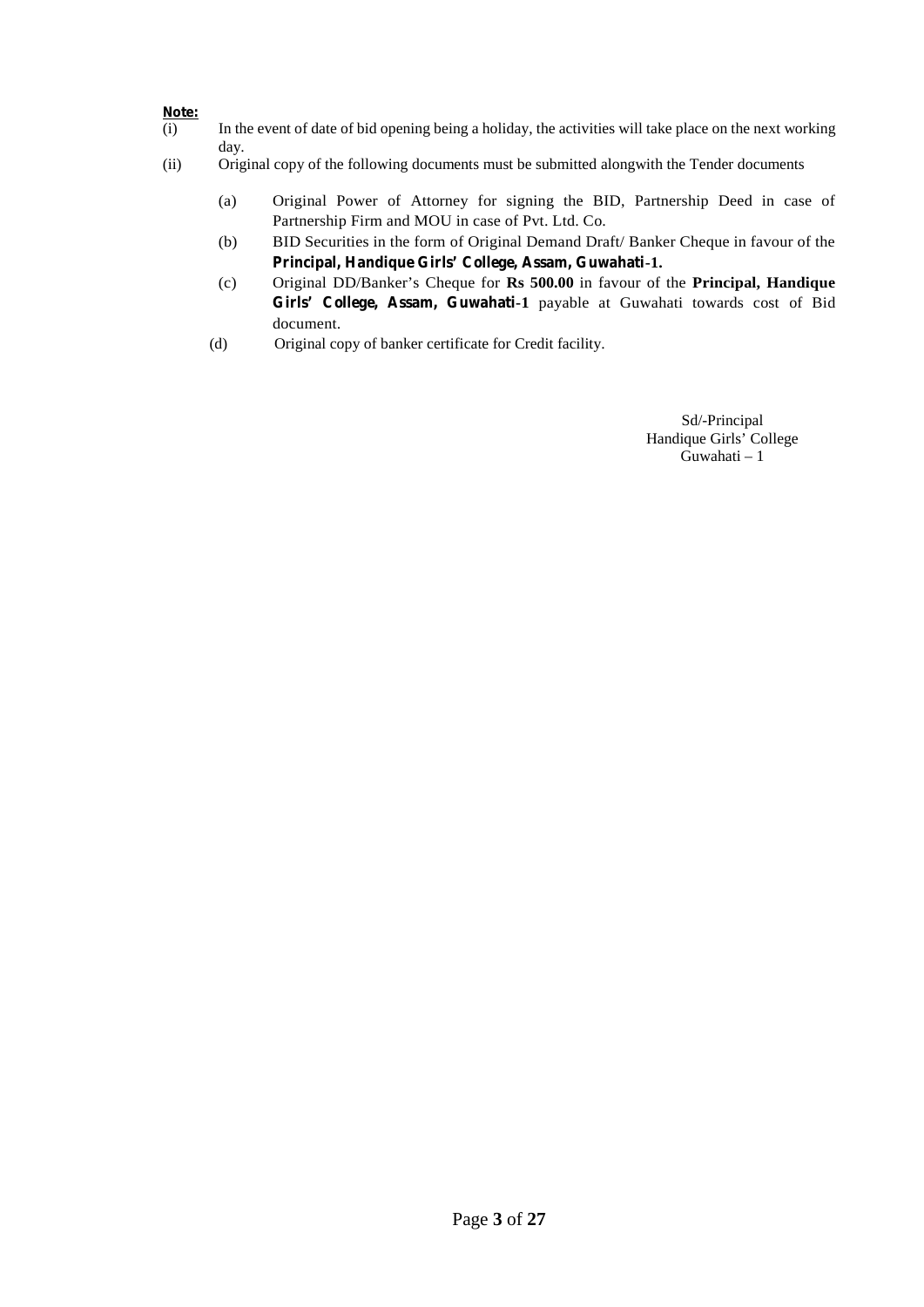### **INTERIOR / FURNISHING WORK FOR CONFERENCE ROOM**

# **GENERAL CONDITIONS**

- 1. The Contractor shall sign each page of this tender.
- 2. Payment to the Contractor Agency shall be made as per actual work done at site.
- 3. Quantity of work may increase or decrease at site as per requirement, which shall not affect the rates quoted by the contractor.
- 4. Furnishing works including electrical works etc. shall be done to the complete satisfaction of College and Architect-in-charge.
- 5. All teak / Cedar wood / rubber wood to be used should be knotless which is to be polished with all background surface preparation coarses maintaining the visibility of wood grains.
- 6. **Tenderer failing to submit the G.S.T. Registration No. along the Tender is liable to be rejected.**
- 7. The contractor agency shall keep particular vigil on his workers / carpenters / painters etc. to maintain very good workmanship of all items, failing which no payment shall be made and no claim of material / labour used shall be made to him in any case, and the same work shall be executed by him again without charging any extra cost.
- 8. **All rates shall be quoted in words & figures & any cutting over writing shall be signed. When there is a difference between the rates in figure and in words, the rate in words will govern.**

**The tender is liable to be rejected incase the tenderer failed to quote the rate in figure as well as in words.**

- 9. All items to be executed as per drawings, if any change is required, the same shall be brought to the notice of Architect-in-Charge.
- 10. Any tender / quotation containing clerical or arithmetical mistakes shall be rejected.
- 11. Any addition, alteration or correction shall be signed and stamped properly.
- 12. Contractor agencies are advised (before quoting the rates) to inspect the site of the proposed work. He must go through all drawings and specifications and documents.
- 13. Handique Girls' College reserves the right to accept / reject any tender / quotation without assigning any reason.
- 14. The Contractor agency should have already executed works of furnishing interiors & exterior, civil works of very good workmanship.
- 15. Quality of material and workmanship rejected by the Architect / Concerned Authorities shall be removed immediately by the contractor and rectified / replaced.
- 16. No advance payment shall be made to the Contractor on supply of any material supplied at site for execution. Payment shall only be made on execution of any concerned / particular item.
- 17. The rates shall include the cost of coat of anti termite treatment on all wooden frame work and all commercial ply / board used for partitions and paneling, furniture etc. The contractor/s shall have to dismantle & dispose the existing counters, tables & partitions within the quoted cost of the total furnishing works.
- 18. Rates for partitions, paneling, wall cladding and false ceiling shall include cutting and making good of necessary cut-outs/chiseling to be made for electrical conduits, switch boards etc.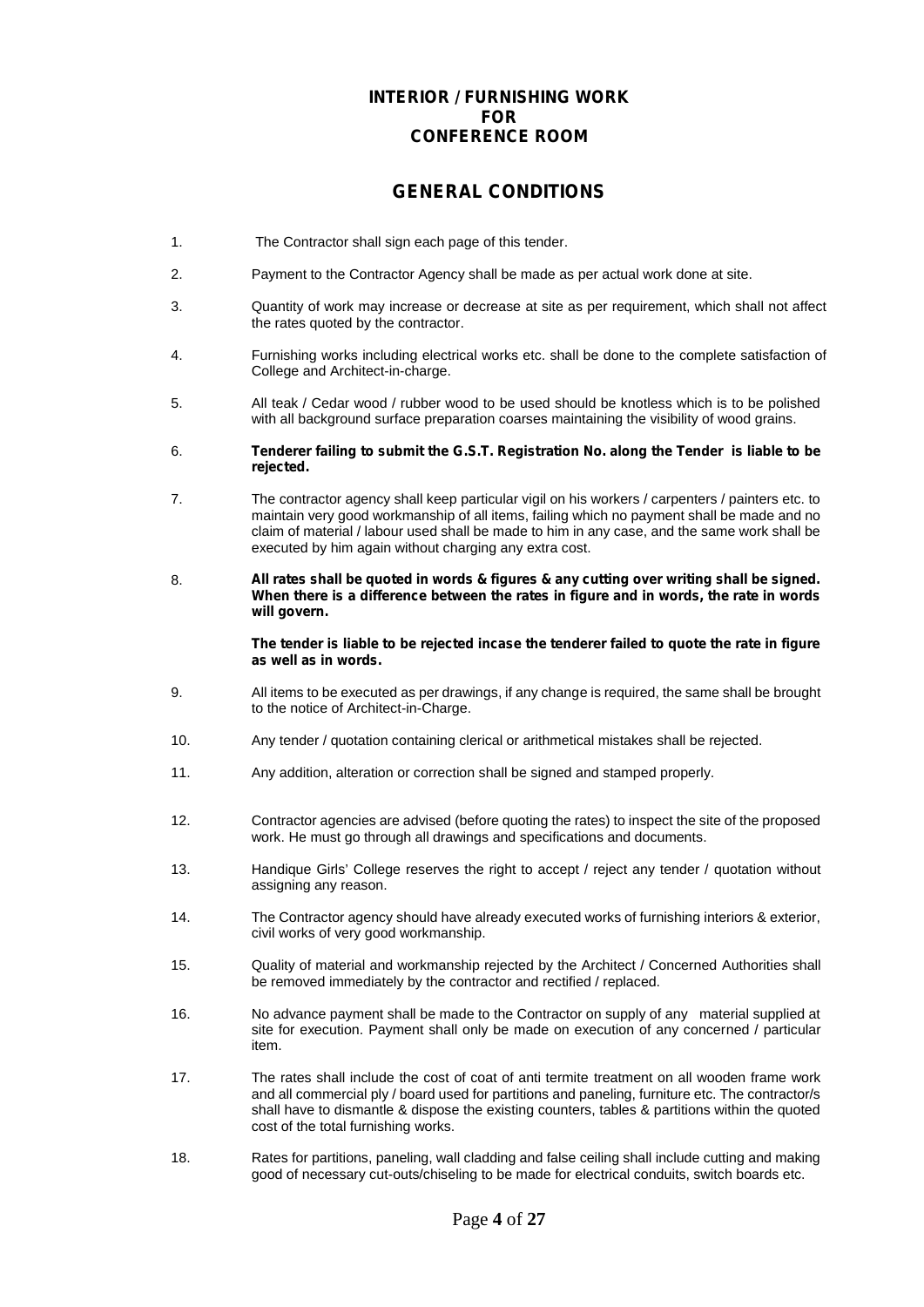- 19. Handique Girls' College shall not be responsible for any lose or damage to the contractor/labour due to any natural calamity during the course of construction. Contractor is liable to make good all the damages if any, till the work is completed and handed over to the Handique Girls' College authorities.
- 20. Any payment to the contractor on account of execution of work, whether it is running payment or final, shall be verified by the Architect-in-Charge.
- 21. Unless, otherwise mentioned all materials to be used shall be I.S.I. marked. failure to do so, the work may be rejected and in that case contractor shall have to remove the defective materials and replace / re-do the work for which no claim shall be entertained
- 22. The total work shall be supervised by the Architect-in-Charge and he/she shall be kept fully informed by the contractor regarding the progress of work.
- 23. Handique Girls' College may award the work in part or whole to a single party or any other party.
- 24. It may please be noted that the Handique Girls' College is not bound to allot the work to the lowest party. And as such, the allotment of work shall be based on workability of rates quoted by the contractor on account of quality work.
- 25. Handique Girls' College reserves the right to reject any or all the tenders without assigning any reason whatsoever.
- 26. The earnest money deposited shall not carry any interest and will be refunded to the unsuccessful tenderers.
- 27. Earnest money paid by the contractor shall be forfeited by the Handique Girls' College if contractor fails to undertake the job if he is communicated about acceptance his rates/tender.
- 28. The contractor shall take all the necessary precautions while working and to safe guard adjacent property, Handique Girls' College property, College Employees, and traffic persons.
- 29. All the rates quoted are inclusive of removal of existing counters, partitions, wiring, rubbish/ debris collected during the progress of work, rejected materials etc.
- 30. The contractor shall not directly or indirectly sublet the work to other party without written permission of the Handique Girls' College..
- 31. The quantities mentioned in schedule are provisional and likely to increase/decrease to any extent or may be omitted thus altering the aggregate value of the contract. No claim for loss of profit / business shall be entertained on this account.
- 32. The Handique Girls' College reserves the right to distribute the work for which quotations have been called, among more than one parties, if found necessary. No claim in this respect shall be considered and the contractor agrees to cooperate with other agencies appointed by the Handique Girls' College.
- 33. All the workers of the contractor must be properly covered by an insurance policy under "Workman's Compensation act" and "Fatal Accidents Act". The contractor at his own expenses arrange to effect and maintain until the virtual completion of the contract, insurance policy in the joint name of Handique Girls' College and the contractor against this risk to be retained by the Handique Girls' College until the virtual completion of the work, and indemnify the Handique Girls' College from all the liabilities arising out of such events. In case of delay, contractor shall arrange to extend insurance policy till work is completed.
- 34. All the work should be completed within the specified period in the tender. If the work is delayed due to the reasons beyond the control of the contractor, he should keep intimating the Handique Girls' College explaining, therein the reasons for such delays, immediately and if in the opinion College authorities the delay is justified, the contractor shall be granted extension in time limit.
- 35. The contractor shall furnish well in time before work commence at his own cost, colour samples, samples of materials or workmanship that may be called by Handique Girls' College, Architect / Engineer for approval. Rates quoted shall cover for such preliminary work.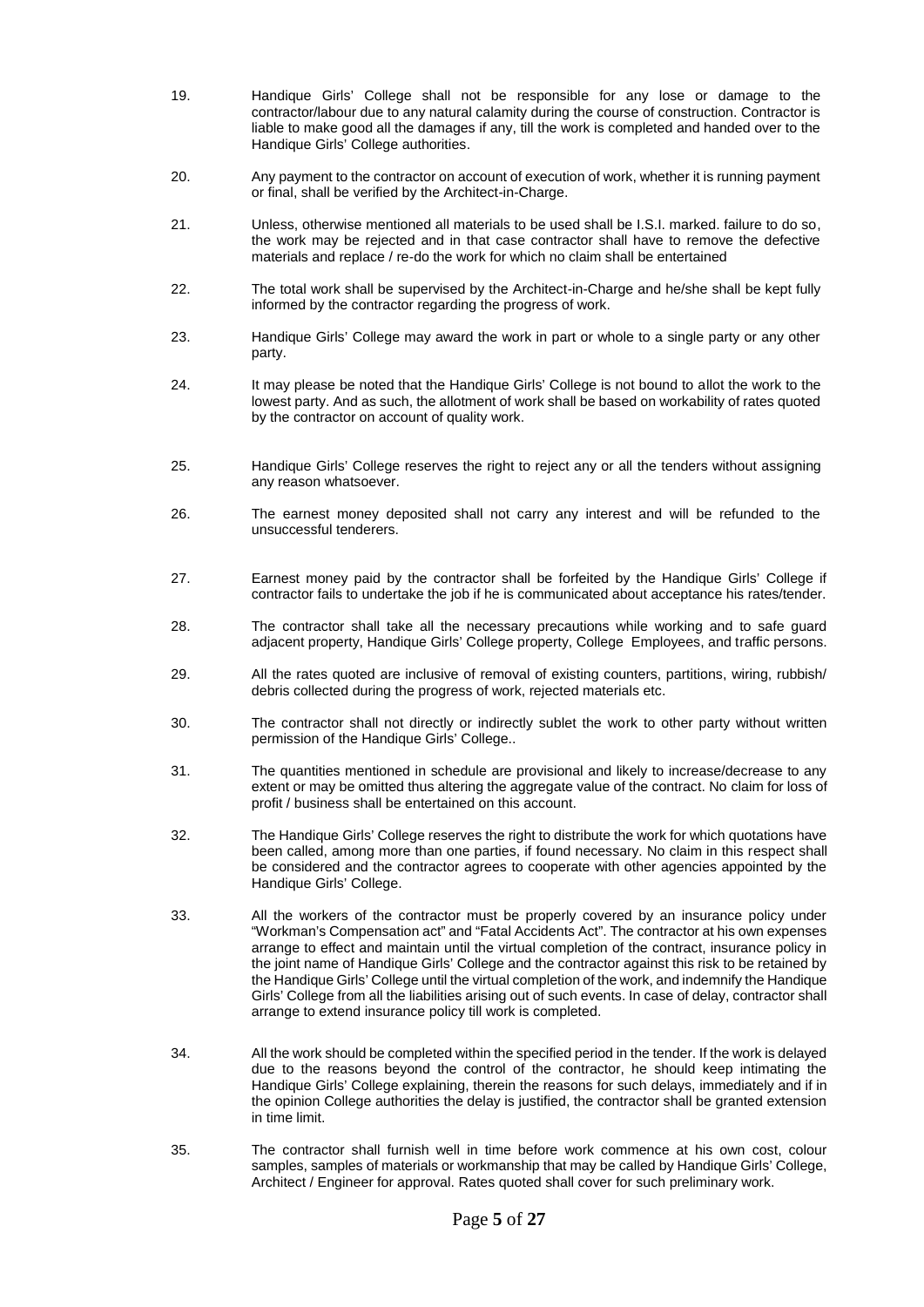- 36. All the glass panes, door handles/ hinges, electric fittings, fans, furniture, records, floors etc. are to be thoroughly cleaned after the work is completed.
- 37. The rates quoted by the contractor shall be firm throughout the duration of contract (including extension of time if any granted) and will not be subject to any fluctuation due to variation in cost of material and labour.
- 38. Conditional tenders are liable to be rejected.
- 39. The successful tenderer is bound to carry out any item of work necessary for the completion of the job even those such items are not included in schedule of quantities.
- 40. If in any case of work required to be abandoned, the contractor shall not be entitled for any claims and he will be paid as per the actual work done till that period, if deemed fit.
- 41. Decision of the Handique Girls' College shall be final and binding on any matter connected with the work. The matter of any dispute shall be decided after mutual discussions based on the terms and conditions of this contract. However, if the matter cannot be resolved then the same shall be referred to the respected qualified person in agreed to both the parties and his opinion shall be binding on both the parties. However, this is pre-course to any legal action in this regard.
- 42. If at any stage during the progress of work, it is observed that the contractor is not progressing the work with due diligence, care of lagging much behind the schedule or fails to gear up the work despite instructions from Handique Girls' College's Architect, the Employer (Handique Girls' College) reserves the right to terminate the contract with 7 days notice. In such case the contractor shall be liable to pay the Employer any extra cost involved for the completion of the said work and will not obstruct any way in completing the work through other agency. After completion of entire work the contractor shall be paid for the actual work executed by him at the quoted rates after deducting any claims, damages. In case of such termination the security deposit held by the Handique Girls' College will be forfeited.
- 43. Contractor shall follow all rules / regulations in force and should posses the license for employing labour and also follow all safety measures, labour bye laws and shall be responsible for any lapse.
- 44. At any stage i.e. during the execution of work, any kind of change reqd. whether it is in design or specification, the same has to be incorporated by the contractor.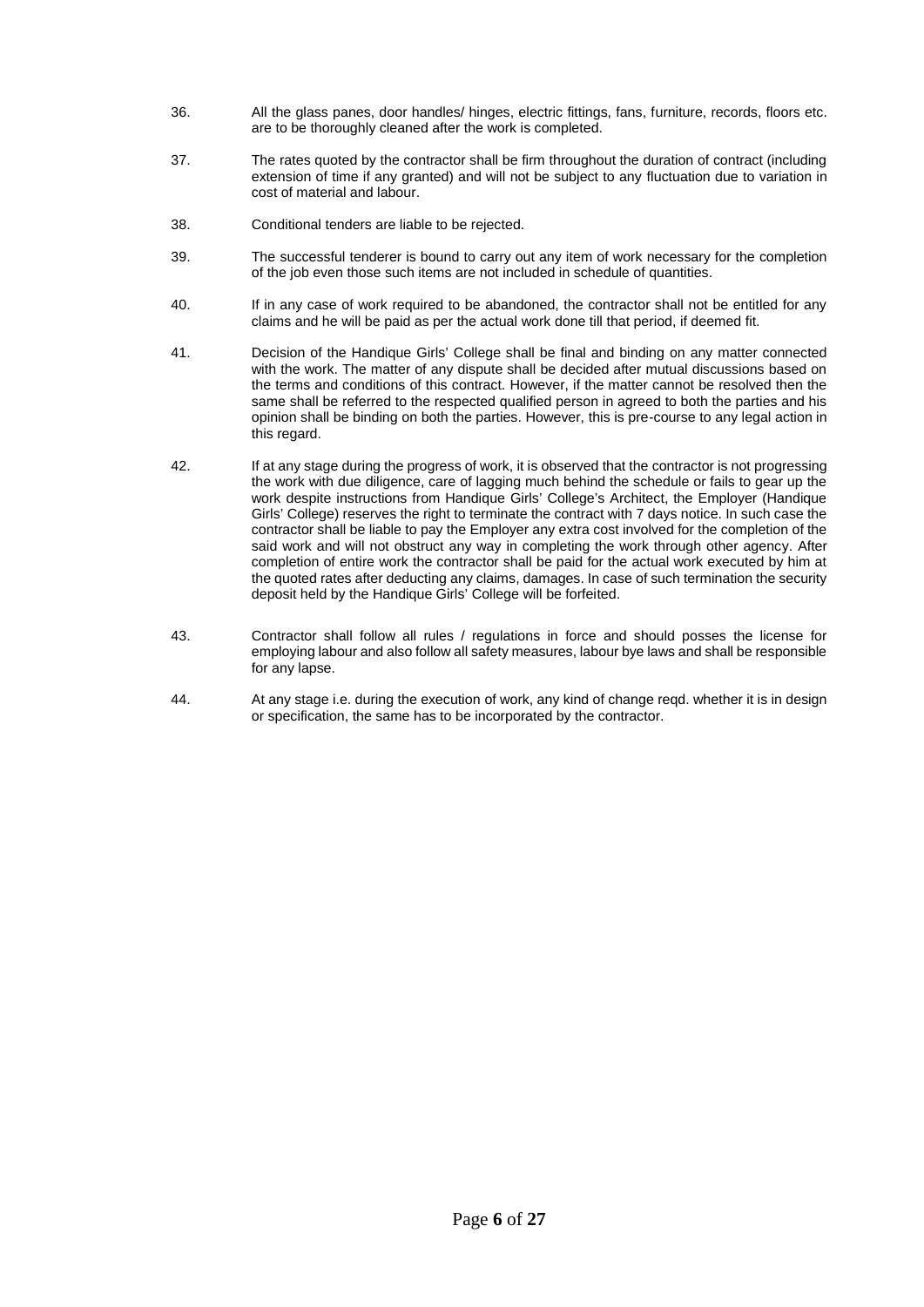# **CONDITION OF CONTRACT**

# DEFINITIONS:

- 1. The "Contractor" means the documents forming the Tender and Acceptance thereof and forma agreement executed between Employer & Contractor together with the documents referred to therein including the conditions, specifications, drawings and instruction issued from time to time by the Architect at all this document taken together shall be deemed to form one contract and shall be complementary to one another.
- 2. In the contact the following expressions shall unless the contract otherwise requires have the meanings, hereby, respectively assigned to them :
	- a) The expression "work" or "works" shall unless there be the something either in the subject or context repugnant to such condition be constructed and taken to mean the works by or by virtue of the contract contracted to be executed whether temporary or permanent and whether original altered substituted or additional.
	- b) The "Site" shall mean the land and or other places on into or through which work is to be executed under the contract or any adjacent land, path or street thorough work is to be executed under the contract or any adjacent land, path or street which may be allotted or used for the purposes of carrying out of the contract.
	- c) The "Contractor" shall mean the individual or firm or company, whether incorporated or not undertaking the works and shall include the legal personal representative or such individual or the persons composing such firm or company or the successors of such firm or company and permitted assignees of such individual or firm ' firms or company.
	- The "Employer" means the Principal, Handique Girls' College, Dighalipukhuri West, Panbazar, Guwahati – 781 001
	- e) The "Architect" means M/s. Architects Collaborative, M. R. Dewan Road, Chandmari, Guwahati – 781 003 or their authorized representative who shall supervise and be in charge of the work.
- 3. The contractor is to provide everything of every sort and kind which may be necessary and requisite for the due and proper execution of the several works included in the contract as according to the true intent and meaning of the approved drawing and specifications taken together whether the same may or may not be particularly described in the specifications or shown on the drawing provided that the same are reasonable and obviously to be inferred there and in case of any discrepancy between the drawings and specifications, the CONSULTANTS is to decide which shall be followed.
- 4. Complete copies of drawing and specification signed by CONSULTANTS are to be furnished by him to the contractor for his own use and same or copies hereof are to be kept at work site in charge of "Contractor" agent who is to be constantly kept on the ground by the contractor and to whom instruction can be given by the CONSULTANTS.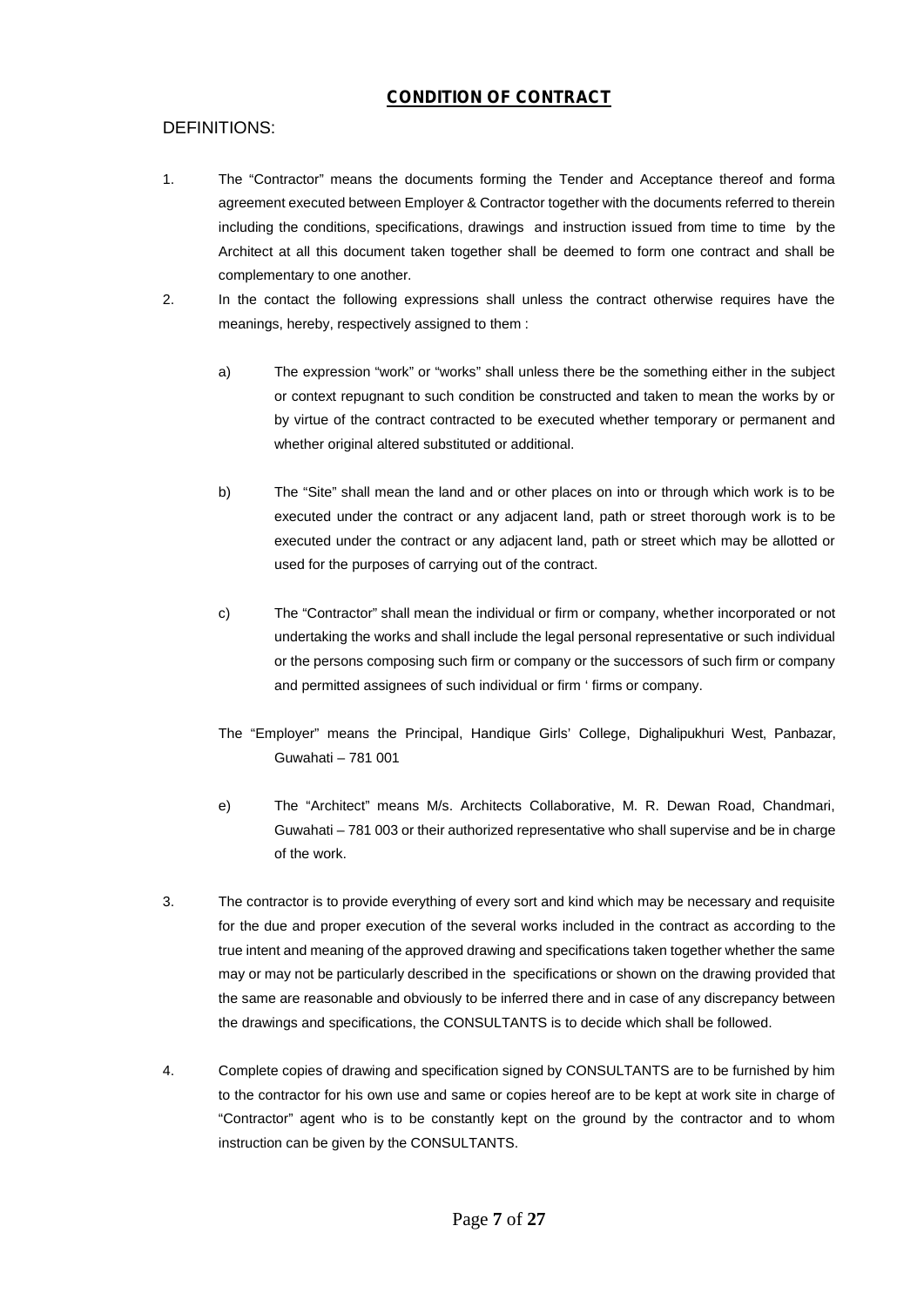- 5. The Consultants or the employer or their representatives is to have at all times access to the works which are to be entirely under their control. He may require the contractor to dismiss any persons in the contractors employ upon the works who may be incompetent or misconduct himself and the contractor is forthwith to comply with such requirements.
- 6. The contractor is not to vary or deviate from the approved drawings or specifications or to be execute any extra work of any kind whatsoever unless upon the authority or the consultant to be sufficiently shown by any order in writing.
- 7. Any authority given by the consultant for any alterations or additions to the work is not to vitiate the contract but all additions / omissions or variations made in the carrying out the works are to be measured and valued by the contract as the case may be at rates in force in force in the district, otherwise at such rates as may be mutually agreed upon in writing before the work is put in hand.
- 8. If the contractor considers any work demanded of him to be outside the requirements of the contract, or considers any record or ruling of the consultants to be unfair, he shall immediately upon such work being demand or such record or ruling being made ask for written instructions or decisions and within 10 days after the date or receipt of the written instruction or decisions, he shall file a written protest with the consultants stating clearly and in details basis of the objections. Except for such protests or objections as are made in the manner herein, specified and within the time limit stated the correct records, rulings instructions or decisions of the consultant shall be final and conclusive.
- 9. All works and materials brought and left upon the premises by the contractor or by his orders for the purpose of forming part of the works are to be considered to be the property of the employer and the same are not to be removed or taken away by the contractor or any other persons without the consent in writing of the consultancy, but the employer is not to be in any way answerable for any loss or damage which may happen to or in any respect of any such work or materials neither by the same being lost or stolen or damage by weather or otherwise.
- 10. The consultants has full power to require the removal from the premises of all materials which in his opinion are not in accordance with the specification and in case of default the consultant is to be at liberty to employ other persons to remove the same without being answerable or accountable for any loss or damage.
- 11. If in the opinion of the consultant, any of the works have been executed with improper materials or defective workmanship, the contractor is required by the consultant forthwith to re-execute the same and to substitute proper materials and workmanship and in case of default of the contractor in so doing within reasonable time the consultant is to have full power to employ other persons to re execute the work and cost thereof shall be borne by the contractor.
- 12. From the commencement of the works to the completion of the same they are to be under the contractors charge. The contractor is to be held responsible for and to make good all injuries, damages and repairs occasioned or rendered necessary to the same by fire or other causes and he is to hold the employer harmless from any claims for injuries to persons or for structural damage to properly happening from any neglect, default, want or proper case, or misconduct on the part of the contractor or of any one in his employee during the execution of the works.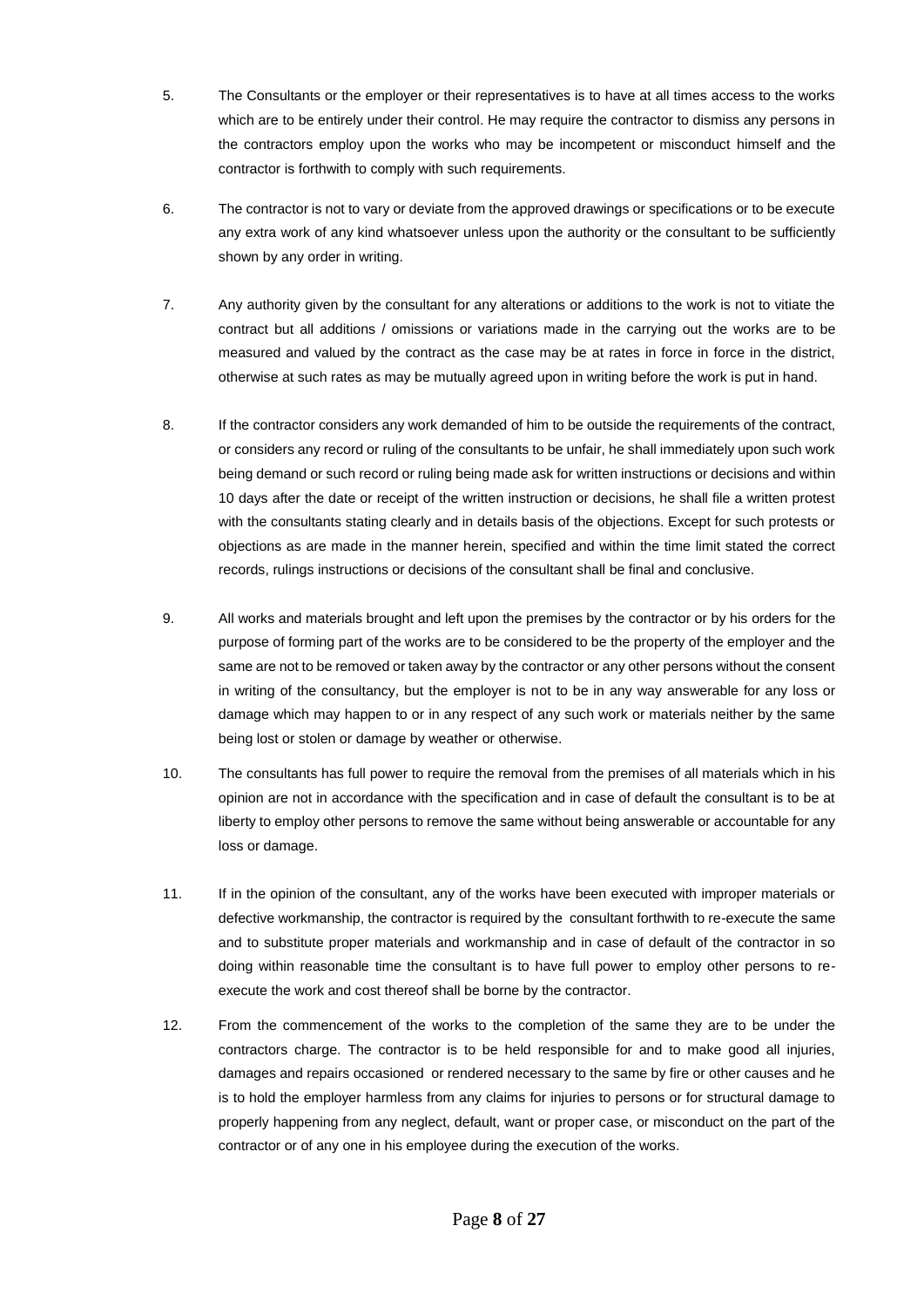- 13. The contractor shall provide at his own cost all necessary barriers, fencing, light or other safeguards required to protect the expenses of every suit, action or other proceedings at law which may be brought by any person for injury sustained owing to negligence of the above precautions and to pay any damages and cost which may be awarded in any such suit action proceedings to any such persons, or which may with the consent of the contractor to paid to compromises any such claim.
- 14. The consultant is to have full power to send workmen upon the premises to execute fittings and other works included in the contract for whose operation the contractor is to afford every reasonable facility during ordinary working hours provided that such operations shall be carried on is such a manner as not to impede the progress of the work included in the contract but the contractor is not to be responsible for any damage which may happen to or be occasioned by any such fittings or other works.
- 15. The whole work, including all such additions and alterations as aforesaid (but excluding such, if any as may have been postponed by unless order from the consultant shall be completed in every respect within the prescribed period and if from any cause whatever, other than willful obstruction of default on the part of the consultant or his staff and except as hereinafter provided the whole of such work shall not be finished to the satisfaction of the consultant within the said period, the contractor shall forfeit and pay to the employer by way ascertained and liquidated damages for each default and not by way of penalty the sum of two and a half percent of the amount of the contract per week for every complete of such default subject to a maximum of 10%.
- 16. Provided nevertheless that if the contractor shall be of the opinion that he is entitled to any extension of time on account of the works being altered, varied or added to or on account of any delay by reasons of any inclement whether or causes not under the control of the contractor in consequence of orders is hereby empowered to give him any or either of such cases, it shall be competent for the consultant by an order in writing to extend the aforesaid periods for final completion.
- 17. A certificate of the consultant or an award of the refer hereinafter to as the case may be showing the final balance due or payable to the contractor is to be conclusive evidence of the works having been duly completed and that the contractor is entitled to receive payment of the final balance, but without prejudice to the liability of the contractor under the provisions of clause-12.
- 18. Provided always that in case of any question, dispute or difference of any type shall arise between the employer and contractor, the decision of the consultant shall be final, conclusive and binding on the parties.
- 19. If at any time after the commencement of work the employer shall for any reason whatsoever not require the whole thereof, as specified in the tender to be carried out the consultant shall give notice in writing of the fact to the contractor who shall have no claim to any payment or compensation whatsoever on account of any profit or advantage which he might have derived from the execution of the work in full, but which he did not derive in consequence of the full amount of the work not having been carried out neither shall have any claims for compensation by reason of any alterations having been made in the original specification, drawing designs and instructions, which shall involve any curtailment or increase of the work as originally contemplated.
- 20. No Labour below the age of eighteen years shall be employed in the work.

### Page **9** of **27**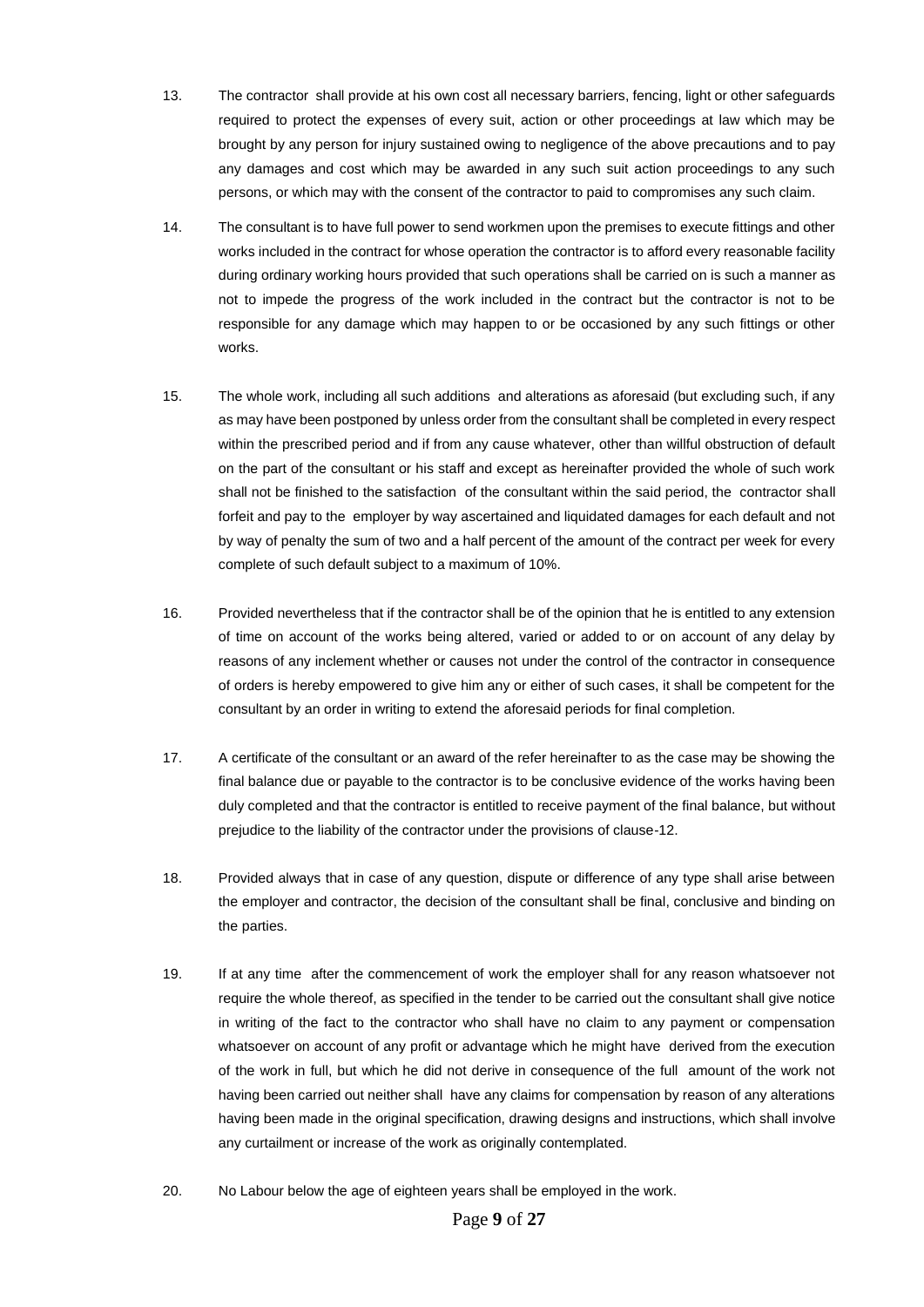21. The contractor shall be his laborers not less than the minimum wages fixed by Govt. of Assam.

| Signature of the Employer.             | Principal,<br>Handique Girls' College<br>Guwahati - 781 001. |
|----------------------------------------|--------------------------------------------------------------|
| In presence of :                       |                                                              |
|                                        |                                                              |
| Dated:                                 |                                                              |
| Signature & Address of the Contractor: |                                                              |
| In presence of :                       |                                                              |
| Dated:                                 |                                                              |
|                                        |                                                              |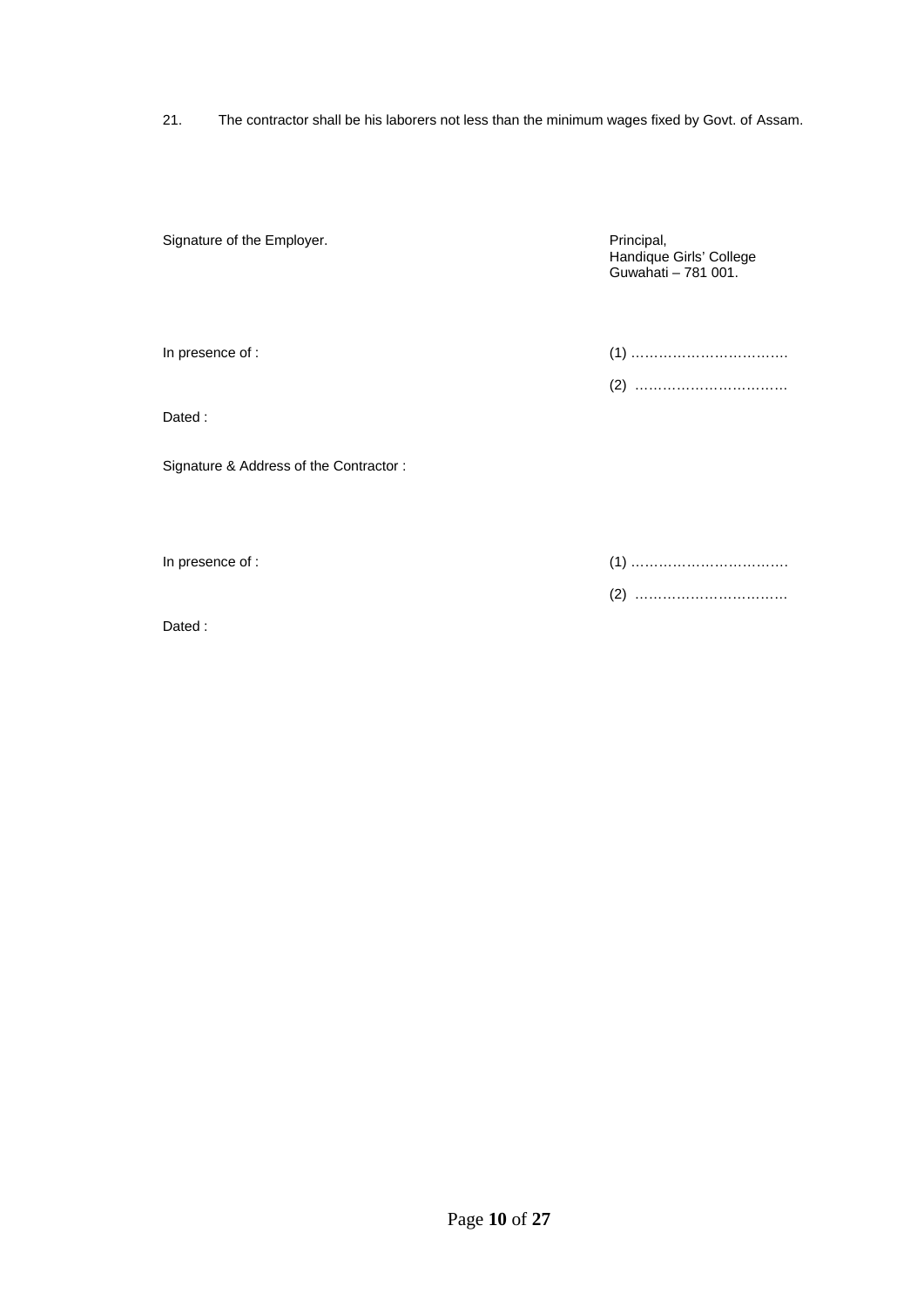## **SPECIAL CONDITIONS**

Sealed Tenders should be addressed to the Principal, Handique Girls' College, Dighalipukhuri West, Panbazar, Guwahati – 781 001, mentioning the name of work so as to reach him not later than 2.00 P.M. on 11.03.2019.

Tender will be opened at 3.00 P.M. on 11.03.2019 by the Principal, Handique Girls' College, Dighalipukhuri West, Panbazar, Guwahati - 781 001 at his office in presence of consultant and the tenderers or their representative should they choose to be present.

Principal, Handique Girls' College, Dighalipukhuri West, Panbazar, Guwahati – 781 001 or the Consultant do not bind themselves the right to accept or reject any or all the tenders, either in whole or in part without assigning any reason thereof.

Each page of the tender is required to be signed with initial by the person or persons submitting the tender in token of his / their having acquired himself/themselves with the general conditions of contract, general specifications, special conditions etc. as laid down. Any tender with any of the documents not so signed will be rejected.

The tender form must be filled in all respect and all entries must be made by hand and written in ink, if any of the documents are missing or unsigned, the tender may be considered invalid.

All alterations made while filling the tender must be attested by initial of the tenderer. Overwriting of figure is not permitted, failing to comply with either of these conditions will render the tender void. No. change in the rate or conditions after the opening of the tender will be entertained.

Intending tenderer shall pay an earnest money { @ 2% ( For un-reserved category ) and 1% for (Reserved category) } of the estimated cost by crossed demand draft in favour of Principal, Handique Girls' College, Guwahati – 781 001in addition to the deposit made under Clause-7. The amount to be paid before signing the formal agreement and it will be released without any interest on completion of the total work.

Within specified time of the receipt of intimation from the Principal of the acceptance of his/their tender, the successful tenderer shall be bound to implement the contract by signing an agreement in accordance with the draft agreement and the schedule of conditions.

In addition to the security money paid under clause-4 & 5 further security for the due fulfillment of the contract @ 8%of the value of the work done will deducted for each payment made to the contractor as security deposit. After completion of the work contractor will be refunded his/their additional security amount in full. The balance security money will be paid to the contractor after defect liability period of the 6 months in case of all works and 18 months for roof treatment after the completion of the work on certificate from the consultant.

The contractor must not assign the contract. He must not subject any portion of the contract except with the written consent of the consultant.

The contractor shall carry out all the work strictly in accordance with drawings, details and instruction of the consultant. If in the opinion of the consultant changes have to be made, the contractor shall carry out the same without any extra charge. The consultant's decision in such cases shall be final and shall not be open to arbitration.

Page **11** of **27**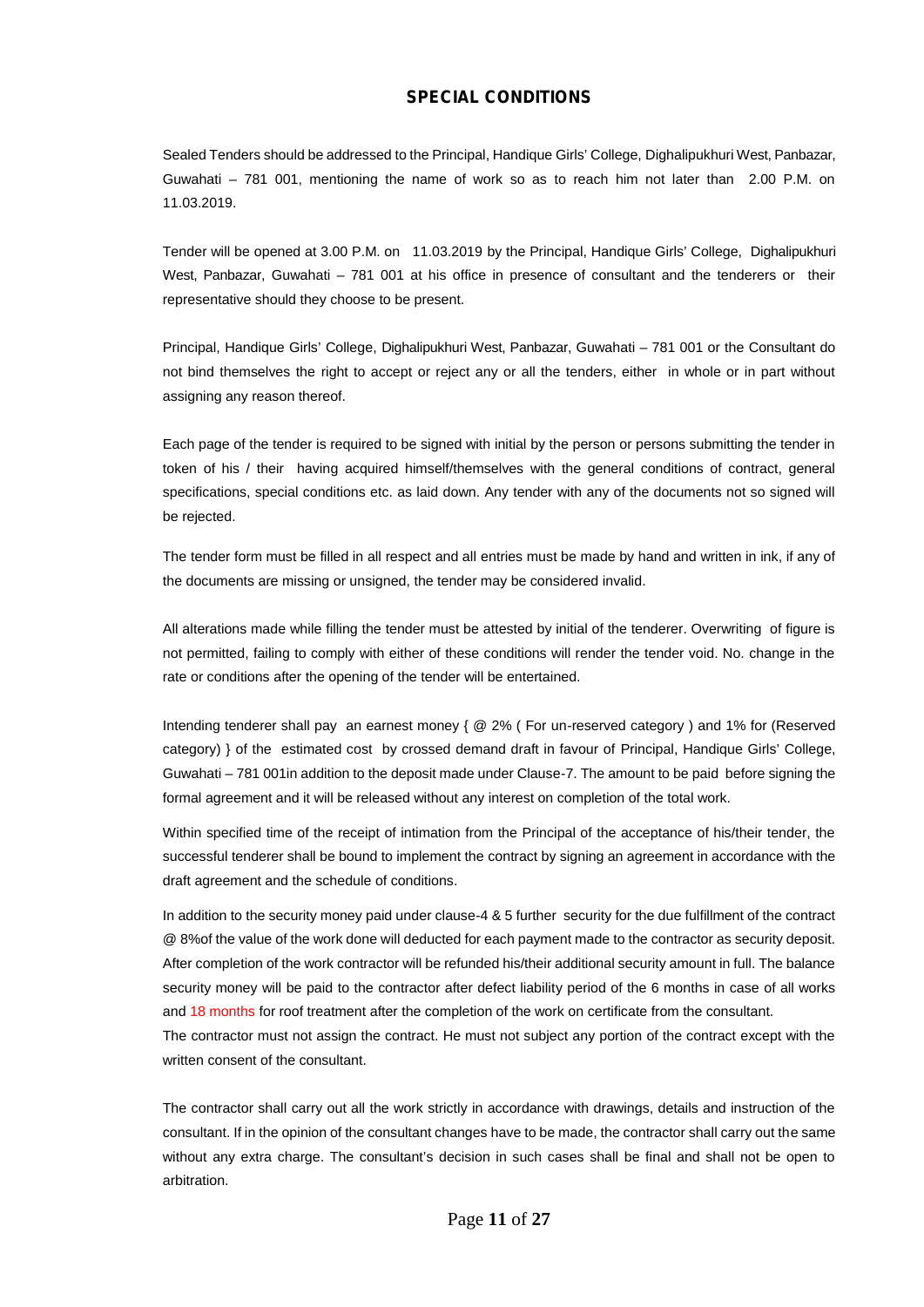A schedule of probable quantities is liable to alterations omission, deductions or additions of the discretion of the consultant. Each tender should contain not only the rates both in figures and works but also the value of each item of work entered in a separate column and all the items should be totaled up in order to show the aggregate value of the entire tender.

The tenderer must obtain for himself on his own responsibility and at his own expenses all the information which may be necessary for the purpose of making a tender and for entering into a contract may inspect the site of the work on any working day of the Bank.

The rates quoted in the tender should include all charges for double scaffolding, centering materials, water and electricity charge, temporary plumbing, hire for any tools and plants, for materials, marking out the cleaning of site and curing the work, as mentioned in the specifications. The rates quoted by tenderer the schedule of probable quantities will be deemed to be for the finished work to be measured in site. The rates shall be firm and shall not be subject to exchange, variations, labour conditions or any conditions what so ever. All statutory taxes and duties will be levied on the executed work value.

The calculation made by the tenderers should be based upon probable quantities of the several items of work which are furnished for the tenderers convenience in the schedule of probable quantities, but it must be clearly understood that the contract is not lump sump contract, that neither the probable quantities nor the value of the individual items nor the aggregate value of the entire tender will form part of the contract and that the Principal, Principal, Handique Girls' College, Guwahati – 781 001 does not in any way assure the tenderer or guarantee that the said probable quantities are correct or that the work would correspond thereto. All these quantities are tentative and given only for convenience of the tenderers.

Time shall be considered as of the essence of the contract. The entire job must be completed in 4 weeks. The attention of the tenderer is drawn to clause-15 of the conditions of contract referring to damage for non completion.

Each tenderer shall submit with his tender a list of like nature job he has executed giving details as to their magnitude and cost and time within which works were completed.

Special attention of the tenderer is drawn to the item of schedule in which quantity is not shown (mentioned as job) but likely to be executed. The rates are to be quoted by the contractor correctly filled in to be termed as rate only as the tenderer is informed that his tender will not be considered unless these rates are quoted by him/them. The consultants reserve to himself the right to adopt any of the items either, on scrutinizing and deciding upon the tenders or later when the works are being executed.

The successful tenderer should make his own arrangement to obtain all materials, equipments and tools etc.

The contractor shall have to use his office to procure all materials controlled or decontrolled whatsoever the case may be in order to complete the work in stipulated time. The employer shall not be responsible for any damage, loss or expenses occasioned to the contractor whether an account of the works being delayed or an account of the delay in the arrival of any of the works or any other contingency whatsoever and the employer shall not be liable for any claim in respect thereof. The employer does not accept liability for a sum beyond the item rates.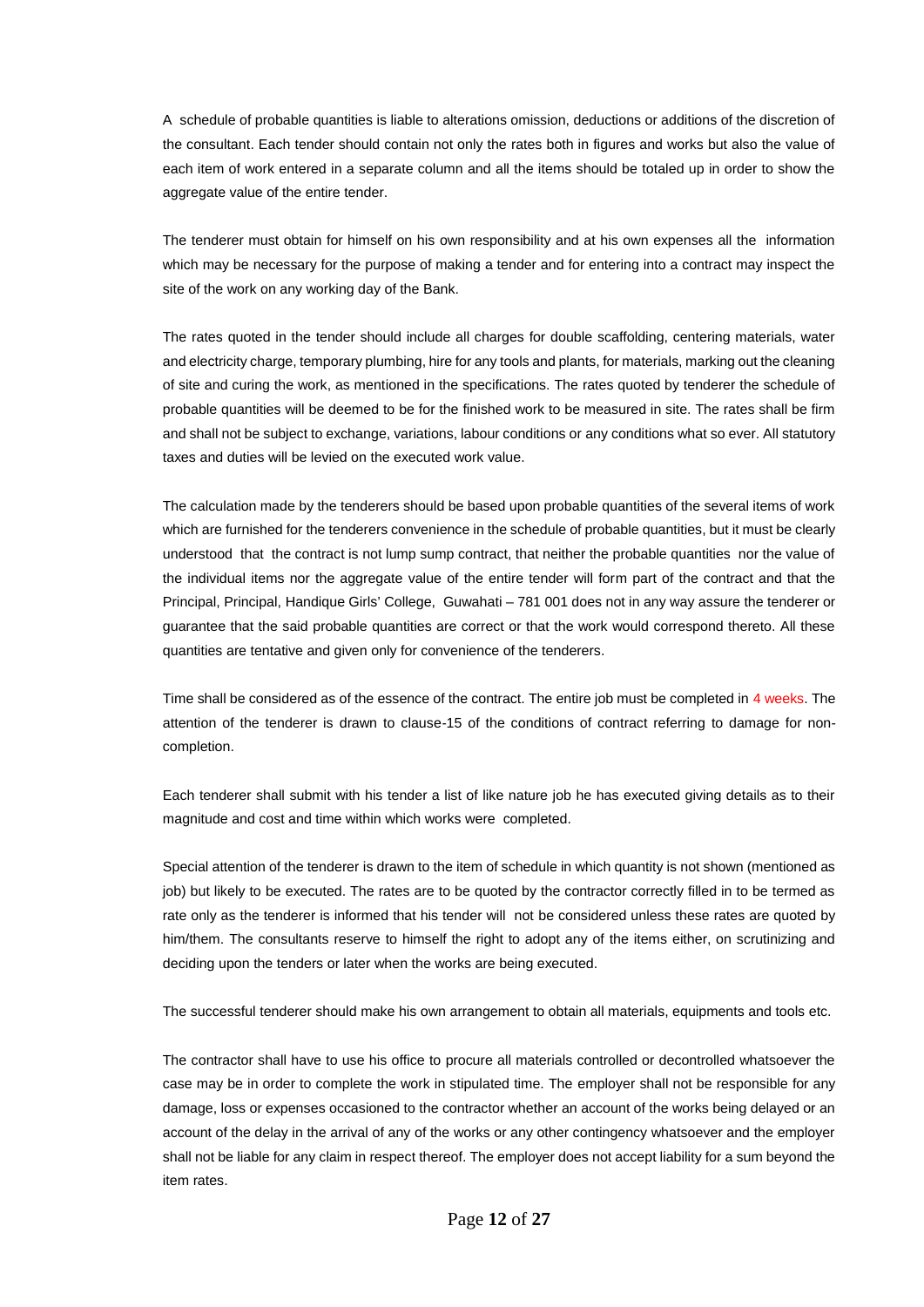At the end of the work, the contractor will remove all the debris etc. within work site and dress the area to the satisfaction of the consultant.

The successful tenderer will give all assistance and help to the supervisor appointed by the consultant / employer for satisfactory completion of the job even though such items are not included in the regular items. Schedule of instructions in respect of such additional items and their quantities will be issued in writing by the consultant if required.

The security deposit of the successful tenderer will be forfeited if he fails to comply with any of the conditions of the contract.

All works have to be carried out as per the direction of the consultant and as per Indian Standard Code of Practice and Assam P.W.D. General Specification.

Payment will made to the contractor on the progress of work as determined by the consultant on the basis of actual measurement of work and preparation of bills there on by the contractor which should not be measured certify for payment within 7 days from the receipt of the bill.

**The contractor will have to furnish along with the tender, a list of works of similar nature completed or in hand giving the name of employment, location and value of work and documentary proof (Photographs of the completed work) for work of similar nature executed during the last 3-4 years. Copy of Work Order /Experience Certificate to be produced**.

The contractor in engaging labour will have to observe all rules and regulations as per labour act now in force.

A registered firm, individual or group of partners, they will have to furnish the Registration No. as well as Power of Attorney authorizing to deal with the correspondences, payments etc. in connection of the contract on behalf of the contractor or firm.

The work will have to be completed within stipulated time mentioned in the tender otherwise if the work is delayed due to the fault of contractor, a fine will be imposed considering the length of delay to the extent of 10% of the tendered value at the discretion of the consultant and the employer.

The contractor may have to work day night for timely completion of the job. No. extra payment will be made to the contractor for working at night.

#### **In addition to the above clauses, all other clauses will be governed by APWD F-Form clauses.**

Earnest Money will be accepted from Nationalised Bank and in the form of Demand Draft only.

The contractor will be required to engage qualified technical person to supervise the work as well as for preparation of bills at his own cost.

I/we hereby declare that I / we have read and understood the above instructions for guidance of tenders.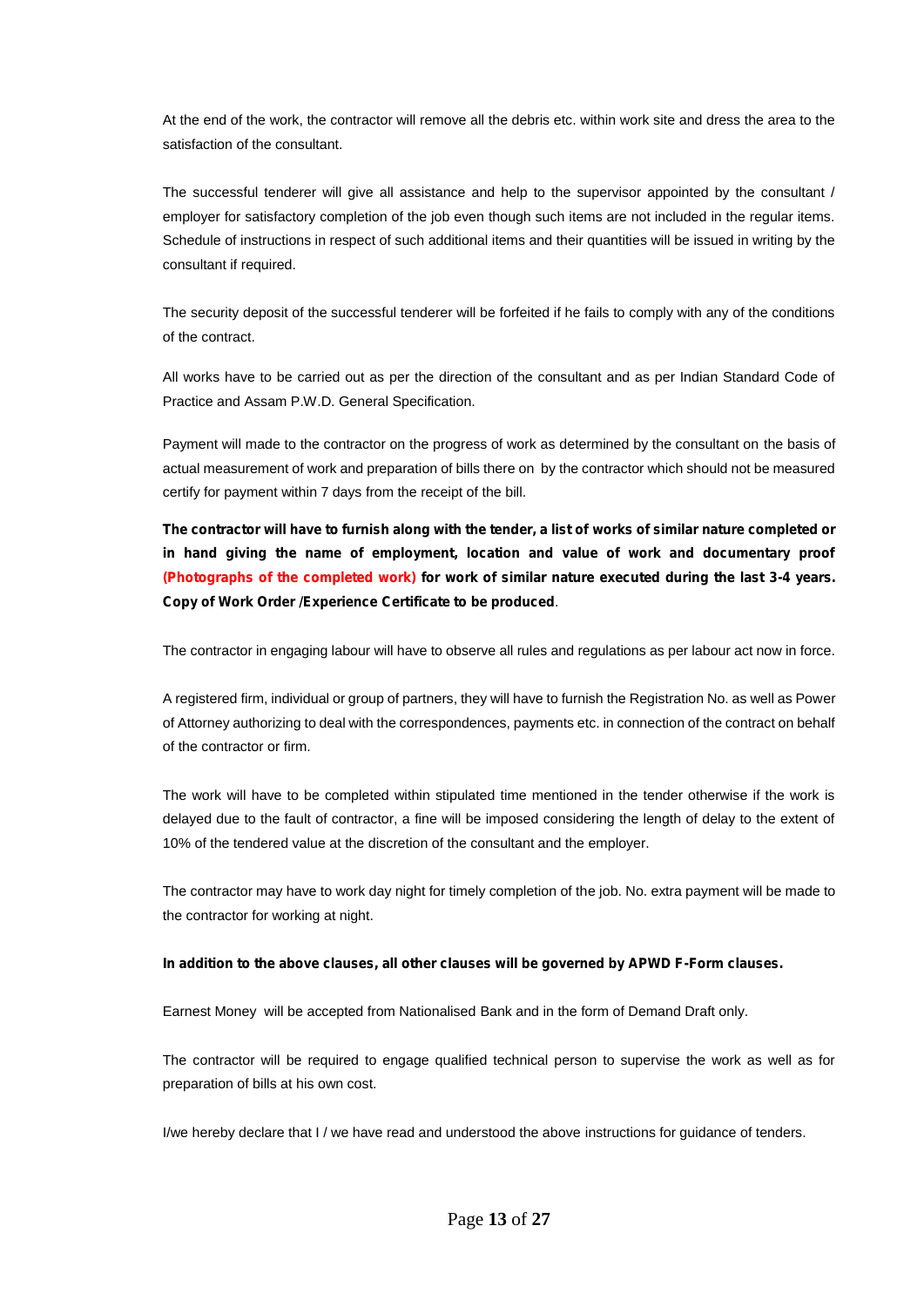Witness : **Witness** : **Witness** :

Address & Date :

Date: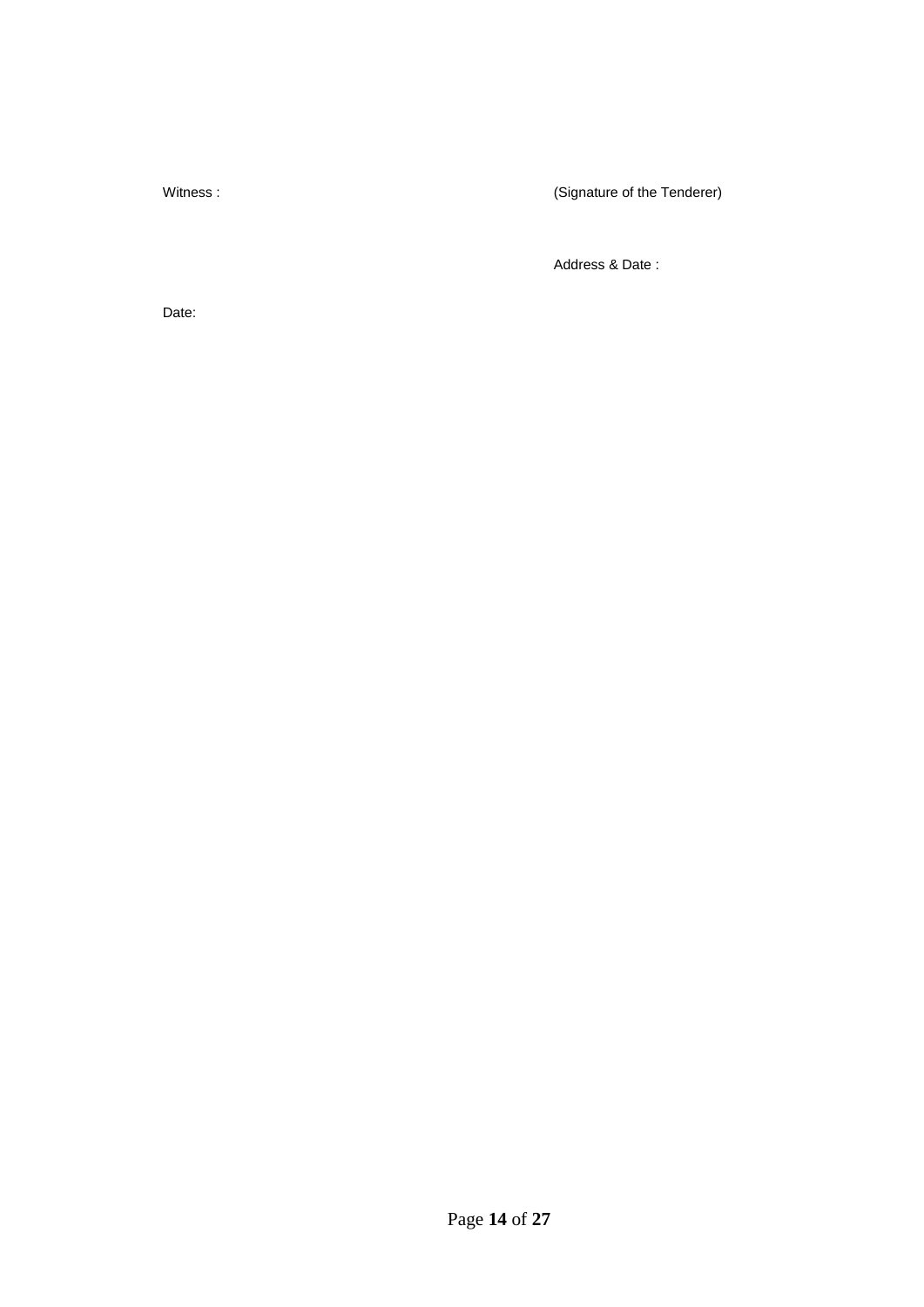#### LIST OF APPROVED MAKE & BRAND (All materials shall have ISI Mark)

| 1.  | Pre-Laminated Board                        |    | t | a) Novapan<br>b) Bhutan Board<br>c) Durataf<br>d)<br>Multi Board                                                                               |
|-----|--------------------------------------------|----|---|------------------------------------------------------------------------------------------------------------------------------------------------|
| 2.  | Solid Core Flush Door                      |    | t | a) National<br>Swastic<br>b)<br>Alpro<br>C)<br>Multi Door.<br>d)                                                                               |
| 3.  | Glass                                      |    | ÷ | a) Indo Ashai<br>Mudi Guard.<br>b)                                                                                                             |
| 4.  | - i) Plastic<br>Paints                     |    | ÷ | a) Luxol silk of Berger.<br>Velvet of I.C.I.<br>b)<br>Special effect of Jenson & Nicholson<br>C)<br>Hussian collection of Shalimar.<br>d)      |
|     | ii) Synthetic Enamel Paint                 |    | t | a) Luxol Silk of Berger<br>Velvet of I.C.I.<br>b)<br>Special effect of Jenson & Nicholson.<br>C)<br>Superlec Hi-Gloss Enamel of Shalimar<br>d) |
| 5.  | Phenol Formaldehyde ply                    | ÷. |   | a) Kitply<br>b) National ply<br><b>Multiply</b><br>d) Sudarshan<br>C)<br>Green.<br>e)                                                          |
| 6.  | Particle Board                             |    | ÷ | a) Novapan<br>b) Bhutan<br>c) Anchor                                                                                                           |
| 7.  | Laminate (1.5mm thick)                     | ÷  |   | a) Formica<br>b) Centure<br>Sunmica<br>b)                                                                                                      |
| 8.  | <b>Plaster of Paris</b>                    | ÷. |   | a) "Snow-White" of ICI                                                                                                                         |
| 9.  | Malamine (Matt)                            | ÷  |   | a) Asian Paints<br><b>Shalimar Paints</b><br>b)                                                                                                |
| 10. | 2mm thick Antistatic PVC<br>Tiles/Flooring | ÷. |   | a) Premier<br>b) Bhor.                                                                                                                         |
| 11. | Anodising                                  |    | ÷ | a) Indal<br>Alfa<br>b)<br>Kay Kay<br>C)                                                                                                        |
| 12. | <b>Ceramic Tiles</b>                       |    | ÷ | a) Regency<br>Granamite.<br>b)                                                                                                                 |

**Note :** Prior to obtain any materials, sample must be approved by the Architect/Employer.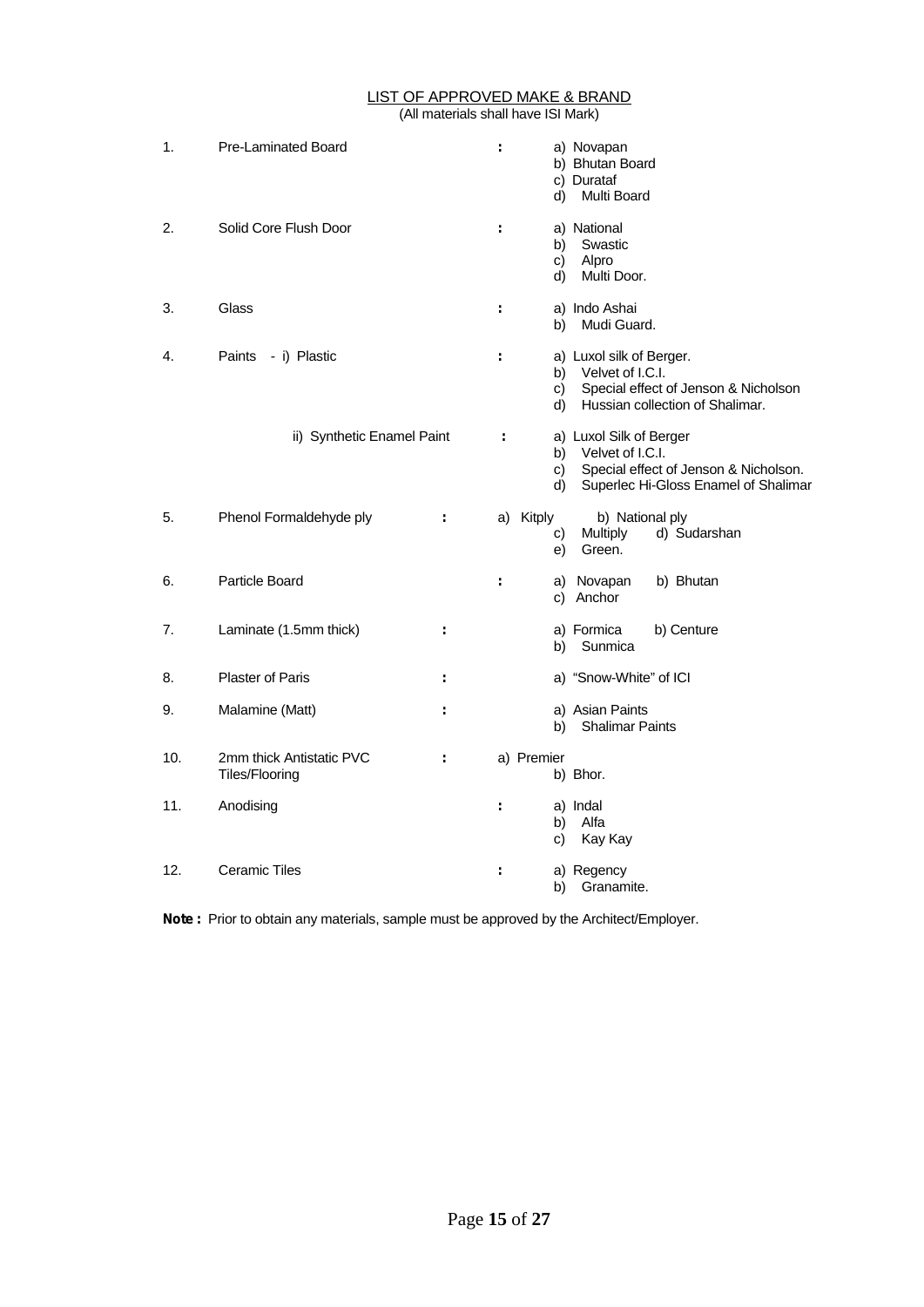| SI. |                                                                                                                                                                                                                                                                                                                                                                                                                                                                                                                                                                                                                                                                                            |      |                                  | <b>Quoted Rate</b> |         |                         |
|-----|--------------------------------------------------------------------------------------------------------------------------------------------------------------------------------------------------------------------------------------------------------------------------------------------------------------------------------------------------------------------------------------------------------------------------------------------------------------------------------------------------------------------------------------------------------------------------------------------------------------------------------------------------------------------------------------------|------|----------------------------------|--------------------|---------|-------------------------|
| No. | Specification of item of works                                                                                                                                                                                                                                                                                                                                                                                                                                                                                                                                                                                                                                                             | Unit | <b>Abstract of</b><br>Quantities | In Figure          | In Word | Quoted<br><b>Amount</b> |
|     | S.O.R. BUILDING (CIVIL WORKS)                                                                                                                                                                                                                                                                                                                                                                                                                                                                                                                                                                                                                                                              |      |                                  |                    |         |                         |
|     | <b>MASONARY WORKS</b>                                                                                                                                                                                                                                                                                                                                                                                                                                                                                                                                                                                                                                                                      |      |                                  |                    |         |                         |
|     | Brick work in cement morter with 1st class brick including racking out joints<br>and curing complete as directed.                                                                                                                                                                                                                                                                                                                                                                                                                                                                                                                                                                          |      |                                  |                    |         |                         |
|     | (II) In superstructure above plinth level up to 1st floor level.                                                                                                                                                                                                                                                                                                                                                                                                                                                                                                                                                                                                                           |      |                                  |                    |         |                         |
|     | (b) In proportion 1:4.                                                                                                                                                                                                                                                                                                                                                                                                                                                                                                                                                                                                                                                                     | Cum  | 3.00                             |                    |         |                         |
| 2   | <b>FLOORING AND FLOOR FINISH</b>                                                                                                                                                                                                                                                                                                                                                                                                                                                                                                                                                                                                                                                           |      |                                  |                    |         |                         |
|     | <b>TILES WORKS</b>                                                                                                                                                                                                                                                                                                                                                                                                                                                                                                                                                                                                                                                                         |      |                                  |                    |         |                         |
|     | Providing VITRIFIED floor tiles of approved quality of specified size,<br>shape and thickness not less than 8mm on floors, skirtings, risers and<br>treads of steps over 15 mm thick base of cement mortar in prop. 1:3 (1<br>cement : 3 coarse sand ) including cutting where necessary finished with<br>flush pointing with Fix-A-Tile (Choksey/Sika/Pedelite/Rouf) / white cement<br>slurry mixed with approved pigment to match shade of tiles, mixed with<br>approved pigment to match the shade of the tiles, complete at all levels as<br>specified and directed. (Coloured pigment should be in conformity with<br>colour of tiles and as approved and directed by the Department) |      |                                  |                    |         |                         |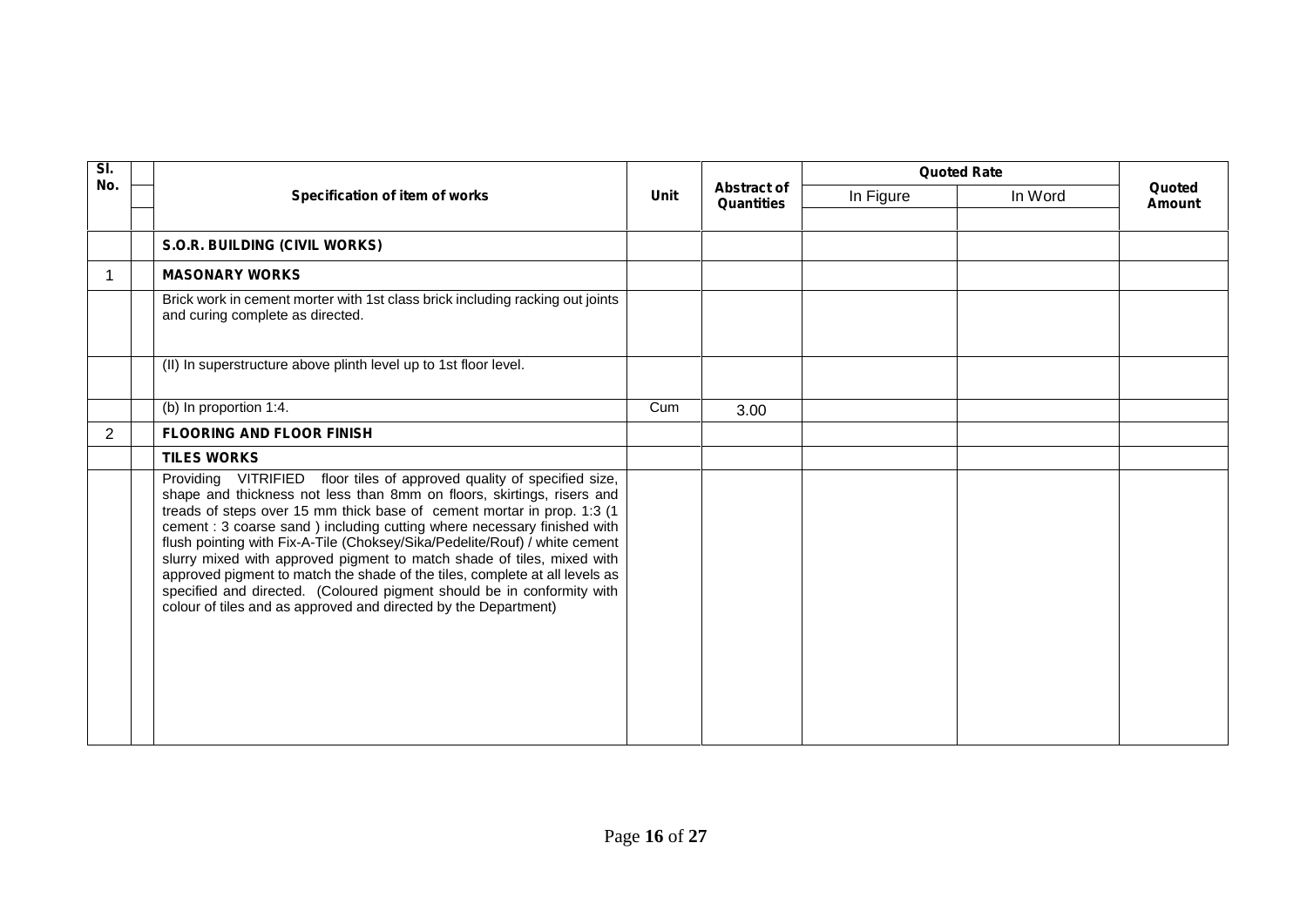|   | (a) Normal range (Somany/ Orient/ Nitco / Varmora/ Jhonson Make)                                                                                                                                                                                                                                                                                                                                                                                                                                                                                                                                                                                                            |       |       |  |  |
|---|-----------------------------------------------------------------------------------------------------------------------------------------------------------------------------------------------------------------------------------------------------------------------------------------------------------------------------------------------------------------------------------------------------------------------------------------------------------------------------------------------------------------------------------------------------------------------------------------------------------------------------------------------------------------------------|-------|-------|--|--|
|   | (ii) Of size 600mmx600mm and above                                                                                                                                                                                                                                                                                                                                                                                                                                                                                                                                                                                                                                          | Sq.M. | 33.30 |  |  |
| 3 | <b>CELLING LINING AND PARTITION</b>                                                                                                                                                                                                                                                                                                                                                                                                                                                                                                                                                                                                                                         |       |       |  |  |
|   | <b>GYPBOARD CEILING</b>                                                                                                                                                                                                                                                                                                                                                                                                                                                                                                                                                                                                                                                     |       |       |  |  |
|   | Supplying, fitting, fixing and painting where necessary (one coat primer and<br>two coats of paint) M/F Suspended Ceiling which includes G.I. perimeter<br>channels of size 0.55mm thick (having one flange of 20mm and another<br>flange of 30mm and a web of 27mm) along with perimeter of ceiling, screw<br>fixed to brick wall/ partition with the help of nylon sleeves and screws, at<br>610mm c/c. Then suspending G.I. intermediate channels of size 45mm<br>(0.9mm thick with two equal flanges of 15mm each) from the soffit at<br>1220mm c/c with ceiling angle of width 25mmx10mmx0.55mm thick fixed<br>to soffit with G.I.cleat and steel expansion fasteners. |       |       |  |  |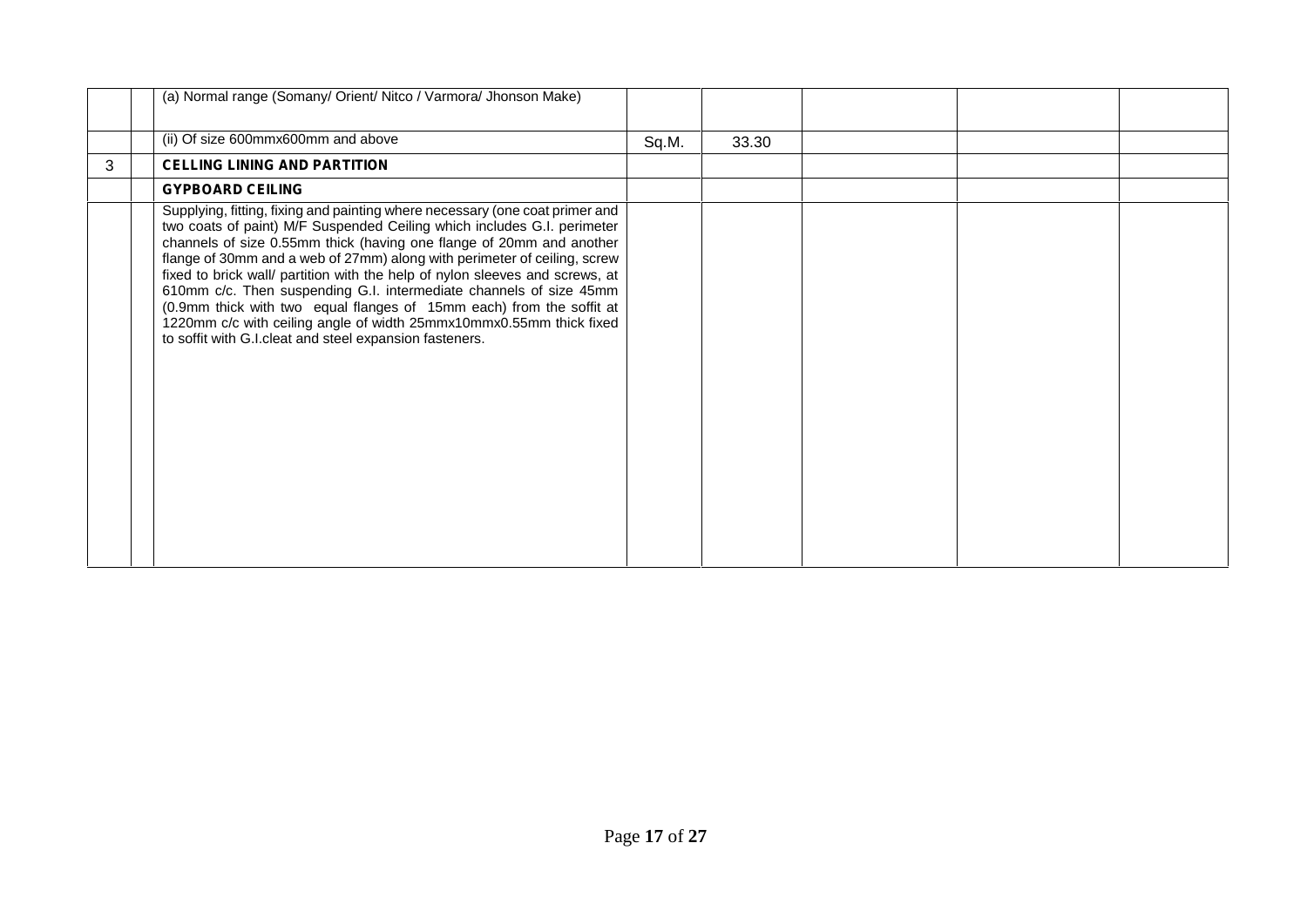|   | Ceiling section of 0.55mm thickness having knurled web of 51.5mm and<br>two equal flanges of 26mm each with lips of 10.5mm are then fixed to the<br>intermediate channel with the help of connecting clip and in direction<br>perpendicular to the intermediate channel at 457mm c/c, 9.5mm/ 12.5mm<br>tapered edge Gypboard (conforming to IS:2095-1982) is then screw fixed<br>to ceiling section with 25mm long drywall screws at 230mm c/c. Screw<br>fixing is done mechanically either with screw driver or drilling machine with<br>suitable attachment. Finally, the boards are to be jointed and finished so<br>as to have a flush look which includes filling and finishing the tapered and<br>square edges of the boards with jointing compound, joint paper tape and<br>two coats of drywall topcoat suitable for Gypboard complete at all levels as<br>specified and directed. (For light fittings, providing opening for doors,<br>window, ventilators etc, cut out made with frame of perimeter channel<br>supported suitably to be measured and paid separately where necessary). |       |       |  |  |
|---|--------------------------------------------------------------------------------------------------------------------------------------------------------------------------------------------------------------------------------------------------------------------------------------------------------------------------------------------------------------------------------------------------------------------------------------------------------------------------------------------------------------------------------------------------------------------------------------------------------------------------------------------------------------------------------------------------------------------------------------------------------------------------------------------------------------------------------------------------------------------------------------------------------------------------------------------------------------------------------------------------------------------------------------------------------------------------------------------------|-------|-------|--|--|
|   | (i) 9.5mm thick                                                                                                                                                                                                                                                                                                                                                                                                                                                                                                                                                                                                                                                                                                                                                                                                                                                                                                                                                                                                                                                                                  | Sq.M. | 40.00 |  |  |
| 4 | <b>WOOD WORKS</b>                                                                                                                                                                                                                                                                                                                                                                                                                                                                                                                                                                                                                                                                                                                                                                                                                                                                                                                                                                                                                                                                                |       |       |  |  |
|   | <b>CHOWKATHS</b>                                                                                                                                                                                                                                                                                                                                                                                                                                                                                                                                                                                                                                                                                                                                                                                                                                                                                                                                                                                                                                                                                 |       |       |  |  |
|   | Providing wood work in frame (chowkaths) of doors, windows, clerestory<br>windows and other similar works wrought, framed and fixed in position in<br>contact with C.C or brick masonry wall including supplying, fitting and fixing<br>with M.S. hold fast (40mmx3mmx250mm) as per design embeded in<br>cement concrete block in proportion 1:2:4 and with two coats of kiricide<br>oiling to the timber faces in contact with C.C and masonry as directed and<br>specified.                                                                                                                                                                                                                                                                                                                                                                                                                                                                                                                                                                                                                    |       |       |  |  |
|   | (a) With sal wood                                                                                                                                                                                                                                                                                                                                                                                                                                                                                                                                                                                                                                                                                                                                                                                                                                                                                                                                                                                                                                                                                | Cu.M. | 0.22  |  |  |
| 5 | <b>BLOCK BOARD SHUTTERS</b>                                                                                                                                                                                                                                                                                                                                                                                                                                                                                                                                                                                                                                                                                                                                                                                                                                                                                                                                                                                                                                                                      |       |       |  |  |
|   | Providing and fixing flush door shutters solid core construction with frame<br>of 1st class hard wood with cross band and face veneered ply wood face<br>panels conforming to relevent I.S code including oxidised iron butt hinges<br>(100mm x 75mm x 3.5mm) 6 nos with necessary wood screws.                                                                                                                                                                                                                                                                                                                                                                                                                                                                                                                                                                                                                                                                                                                                                                                                  |       |       |  |  |
|   | (a) Decorative type face panel and block board core.                                                                                                                                                                                                                                                                                                                                                                                                                                                                                                                                                                                                                                                                                                                                                                                                                                                                                                                                                                                                                                             |       |       |  |  |
|   | (ii) $35 \text{ mm}$ thick.                                                                                                                                                                                                                                                                                                                                                                                                                                                                                                                                                                                                                                                                                                                                                                                                                                                                                                                                                                                                                                                                      | Sq.M. | 9.00  |  |  |
| 6 | <b>PAINTING</b>                                                                                                                                                                                                                                                                                                                                                                                                                                                                                                                                                                                                                                                                                                                                                                                                                                                                                                                                                                                                                                                                                  |       |       |  |  |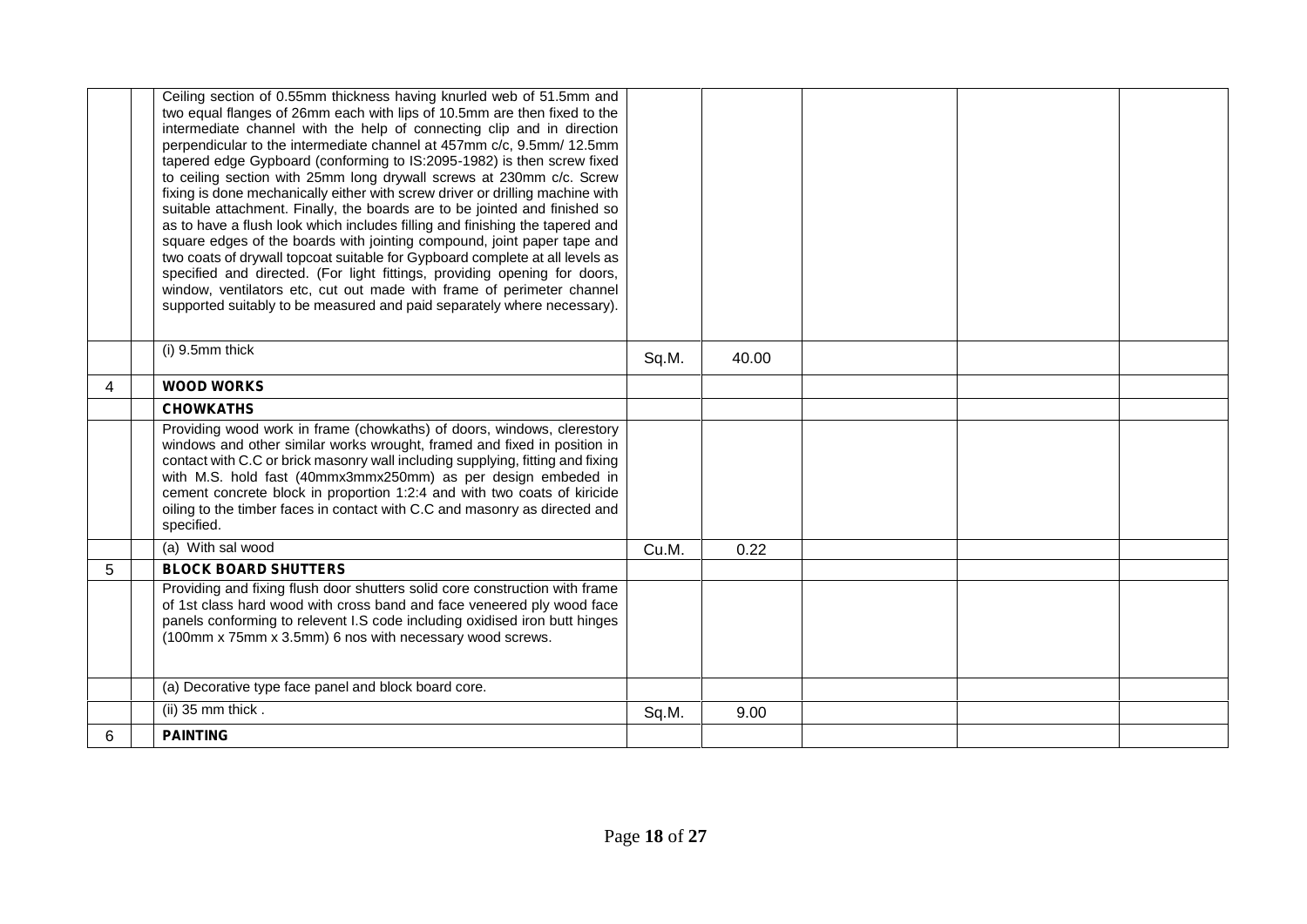|                | <b>PLASTER OF PARIS &amp; WALL PUTTY</b>                                                                                                                                                                                                                                                                                                                                                                                                                          |       |       |  |  |
|----------------|-------------------------------------------------------------------------------------------------------------------------------------------------------------------------------------------------------------------------------------------------------------------------------------------------------------------------------------------------------------------------------------------------------------------------------------------------------------------|-------|-------|--|--|
|                | Providing surface preparation for walls, celling etc.using average 1.50 mm<br>thick plaster of paris including clearing, rubbing with sand paper, filling<br>gaps, depression etc. where necessary, with chalk powder and and plaster<br>of paris paste, making the surface even and smooth complete at all levels<br>as specified and directed.                                                                                                                  | Sq.M. | 85.50 |  |  |
|                | Providing two coats of acrylic water based wall putty/ wall filler of Asian<br>Paints/ Berger/ Dulux over concrete/ cement plaster/ brick walls and<br>ceilings both internal and external after removing all the loosely adhering<br>material from the wall/ ceiling surface with the help of emery stone, putty<br>blade or wire brush, moistening the wall with the help of sufficient quantity<br>of clear water as specified and directed by the department. | Sq.M. | 85.50 |  |  |
| $\overline{7}$ | <b>WALL PAINTING</b>                                                                                                                                                                                                                                                                                                                                                                                                                                              |       |       |  |  |
|                | Wall painting (two coats) with acrylic emulsion paint approved brand and<br>manufacture (Asian paint/ Berger paint/ ICI paint/ J & N paint/ Nerolac) on<br>new surface to give an even shade after throughly brushing the surfaces<br>free from mortar droppings and other foreign matter and sand papered<br>smooth.                                                                                                                                             |       |       |  |  |
|                | (a). Acrylic Emulsion Paint approved brand and manufacture (Asian paint/<br>Berger paint/ ICI paint/ J & N paint/ Nerolac)                                                                                                                                                                                                                                                                                                                                        | Sq.M. | 85.50 |  |  |
| 8              | <b>STEEL AND IRON WORKS</b>                                                                                                                                                                                                                                                                                                                                                                                                                                       |       |       |  |  |
|                | <b>BEAMS AND JOISTS</b>                                                                                                                                                                                                                                                                                                                                                                                                                                           |       |       |  |  |
|                | Structural steel work in sigle sections including cutting, hoisting, fixing in<br>position and applying a priming coat of red lead paint (up to 4.6m height)<br>from plinth level including drilling holes, supplying, fitting and fixing with<br>bolts and nuts or welding, if necessary as directed.                                                                                                                                                            |       |       |  |  |
|                | (b) In flat up to 25mm thickness                                                                                                                                                                                                                                                                                                                                                                                                                                  | Qtl.  | 2.00  |  |  |
|                | (c) In M.S. angles, channels, Tees etc.                                                                                                                                                                                                                                                                                                                                                                                                                           | Qtl.  | 2.00  |  |  |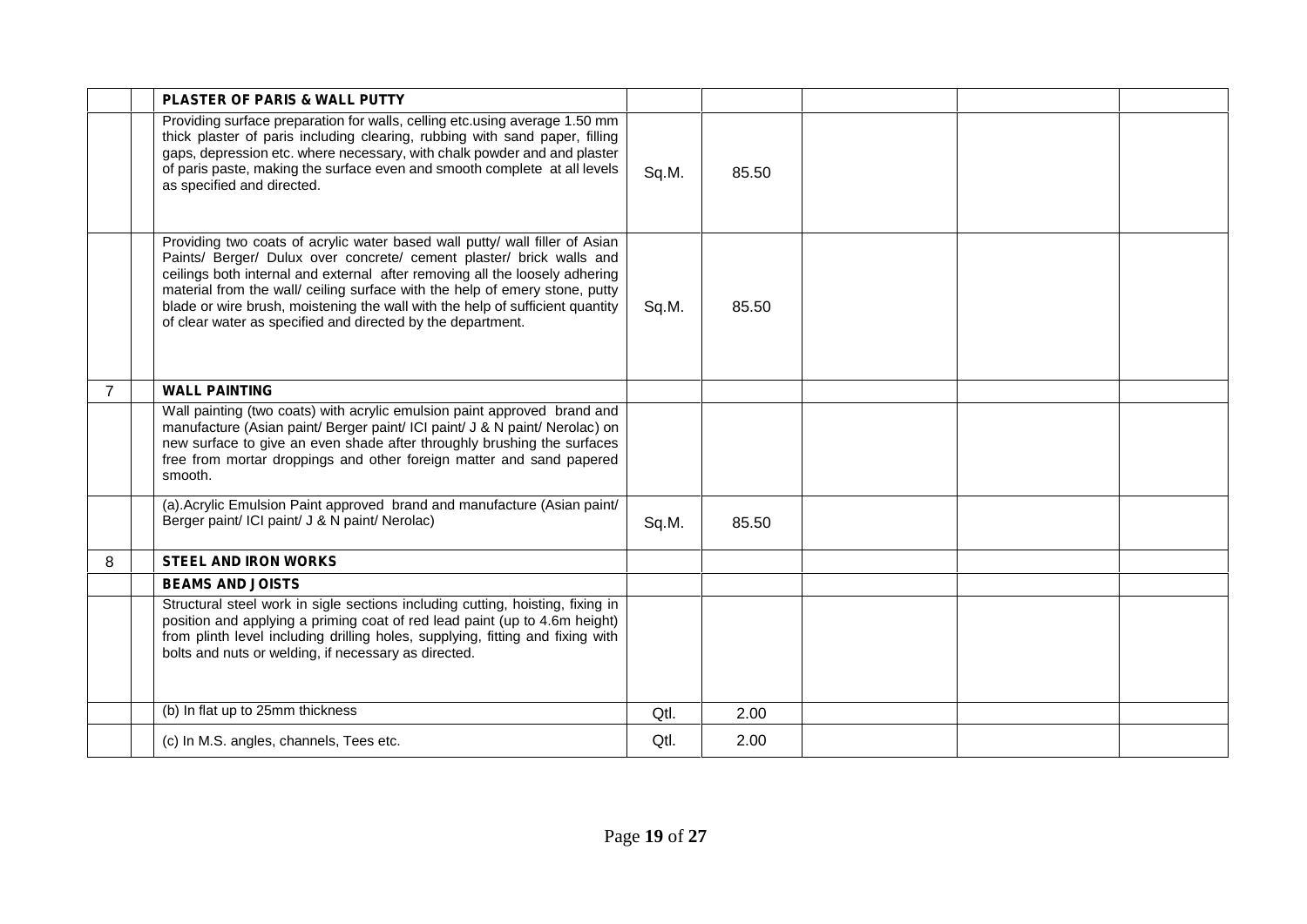| 9  | <b>DISMANTLING AND DEMOLISHING</b>                                                                                                                                                                                                                                                                                                                                                                                                                                                                                                                                                                                                                                                         |       |         |  |
|----|--------------------------------------------------------------------------------------------------------------------------------------------------------------------------------------------------------------------------------------------------------------------------------------------------------------------------------------------------------------------------------------------------------------------------------------------------------------------------------------------------------------------------------------------------------------------------------------------------------------------------------------------------------------------------------------------|-------|---------|--|
|    | Demolishing mosaic floor of various thickness, both mosiac tiles and cast-<br>in-situ type including CC base course and removal of debris as directed for<br>all levels.                                                                                                                                                                                                                                                                                                                                                                                                                                                                                                                   | Sq.M. | 33.30   |  |
|    | S.O.R. BUILDING (ELECTRICAL WORKS)                                                                                                                                                                                                                                                                                                                                                                                                                                                                                                                                                                                                                                                         |       |         |  |
| 10 | Wiring in surface/ recessed PVC conduit FR (Finolex /RR Kabel /Nicco<br>/ Anchor or Equivalent Make as approved by the Deptt.) cable                                                                                                                                                                                                                                                                                                                                                                                                                                                                                                                                                       |       |         |  |
| 11 | Wiring for light/fan/call bell point with 2x1.5 sq. mm. P.V.C. insulated single<br>core unsheathed industrial (Multistrand) cable FR conforming to IS-694:<br>1990 with flexible bright annealed electrolytic copper conductor for voltage<br>grade up to 1100 volts (Finolex /RR Kabel /Nicco / Anchor or Equivalent<br>Make as approved by the Deptt.) in surface/ recessed conduit wiring<br>system with 20mm dia 2mm thick / heavy rigid PVC IS: 9537 Part - III<br>conduit (Berlia/ AKG / Precision/ Presto Plast/Polycab/ MW or equivalent<br>make as approved by the Deptt.) complete                                                                                               |       |         |  |
|    | Short point up to 3.00 metre. length.                                                                                                                                                                                                                                                                                                                                                                                                                                                                                                                                                                                                                                                      | Each  | 452.00  |  |
|    | Medium point up to 6.00 metre. Length.                                                                                                                                                                                                                                                                                                                                                                                                                                                                                                                                                                                                                                                     | Each  | 741.00  |  |
|    | Long point up to 10.00 metre. Length.                                                                                                                                                                                                                                                                                                                                                                                                                                                                                                                                                                                                                                                      | Each  | 1094.00 |  |
| 12 | Wiring to 5 a pin 6 Amps plug point with 1.5 sq. mm P.V.C. insulated single<br>core unsheathed industrial (Multistrand) cable FR conforming to IS-694:<br>1990 with flexible bright annealed electrolytic copper conductor for voltage<br>grade up to 1100 volts (Finolex /RR Kabel /Nicco / Anchor or Equivalent<br>Make as approved by the Deptt.) in surface/ recessed 2 mm thick/ heavy<br>rigid ISI marked IS: 9537 PART - III rigid PVC conduit (Berlia/ AKG /<br>Precision/ Presto Plast/Polycab/ MW or equivalent make as approved by<br>the Deptt.) wiring system including earth continuity with 1.5 sq. mm. cable<br>to third pin of the plug socket etc. as required complete. |       |         |  |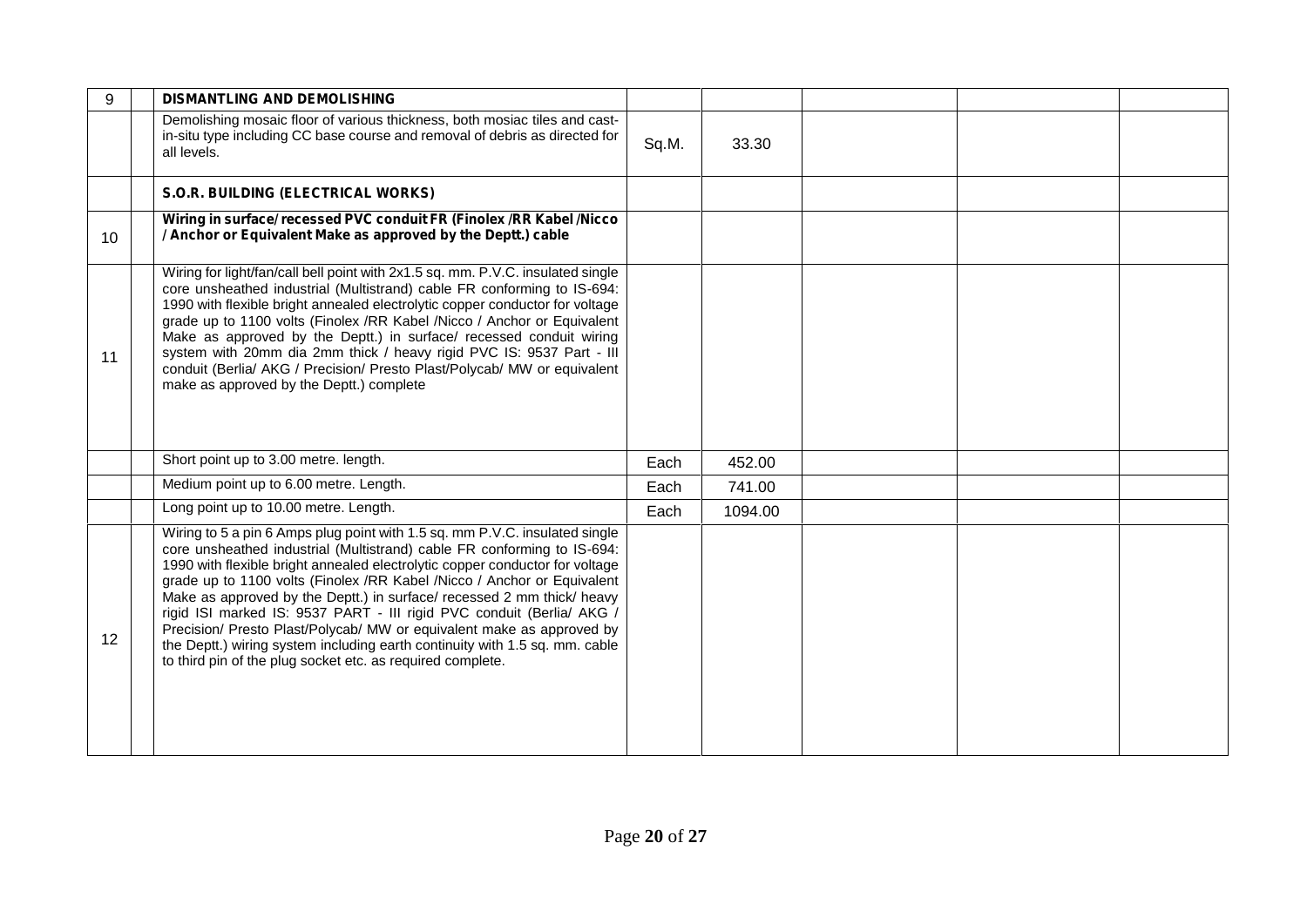|    | Medium point up to 6.00 metre. Length.                                                                                                                                                                                                                                                                                                                                                                                                                                                                                                                                                                                                                                                                     | Each   | 806.00  |  |  |
|----|------------------------------------------------------------------------------------------------------------------------------------------------------------------------------------------------------------------------------------------------------------------------------------------------------------------------------------------------------------------------------------------------------------------------------------------------------------------------------------------------------------------------------------------------------------------------------------------------------------------------------------------------------------------------------------------------------------|--------|---------|--|--|
|    | Long point up to 10.00 metre. Length.                                                                                                                                                                                                                                                                                                                                                                                                                                                                                                                                                                                                                                                                      | Each   | 1208.00 |  |  |
| 13 | Wiring for 5/6 pin 16 Amps power plug point with 4 sq. mm. P.V.C. insulated<br>single core unsheathed industrial (Multistrand) cable FR conforming to IS-<br>694: 1990 with flexible bright annealed electrolytic copper conductor for<br>voltage grade up to 1100 volts (Finolex /RR Kabel /Nicco / Anchor or<br>Equivalent Make as approved by the Deptt.) in surface/ recessed conduit<br>wiring system including earth continuity with 2.5 sq. mm cable to the 3rd<br>pin of the socket as required complete with 20 mm. dia. 2mm thick/ heavy<br>ISI marked IS: 9537 PART - III rigid PVC conduit (Berlia/ AKG / Precision/<br>Presto Plast/Polycab/ MW or equivalent make as approved by the Deptt.) |        |         |  |  |
|    | Medium point up to 6.00 metre. Length.                                                                                                                                                                                                                                                                                                                                                                                                                                                                                                                                                                                                                                                                     | Each   | 1135.00 |  |  |
|    | Long point up to 10.00 metre. Length.                                                                                                                                                                                                                                                                                                                                                                                                                                                                                                                                                                                                                                                                      | Each   | 1789.00 |  |  |
| 14 | Wiring for drawing sub-main line with P.V.C. insulated single core<br>unsheathed industrial (Multistrand) cable FR conforming to IS-694: 1990<br>with flexible bright annealed electrolytic copper conductor for voltage grade<br>up to 1100 volts (Finolex /RR Kabel /Nicco / Anchor or Equivalent Make as<br>approved by the Deptt.) PVC conduit (Berlia/ AKG / Precision/ Presto<br>Plast/Polycab/ MW or equivalent make as approved by the Deptt.)<br>including earth continuity in surface/ recessed 20 mm. dia. 2mm thick/<br>heavy ISI marked IS: 9537 PART - III rigid PVC conduit wiring system.                                                                                                  |        |         |  |  |
|    | With 2 x 2.5 sq. mm. + earth continuity with 1x1.5 sq. mm. in 20 mm. dia.<br>2mm thick/ heavy rigid PVC IS: 9537 Part - III conduit.                                                                                                                                                                                                                                                                                                                                                                                                                                                                                                                                                                       | Metre. | 188.00  |  |  |
|    | With 2 x 4 sq. mm. + earth continuity with 1x2.5 sq. mm. cable in 20 mm.<br>dia. 2mm thick/ heavy rigid PVC IS: 9537 Part - III conduit.                                                                                                                                                                                                                                                                                                                                                                                                                                                                                                                                                                   | Metre. | 237.00  |  |  |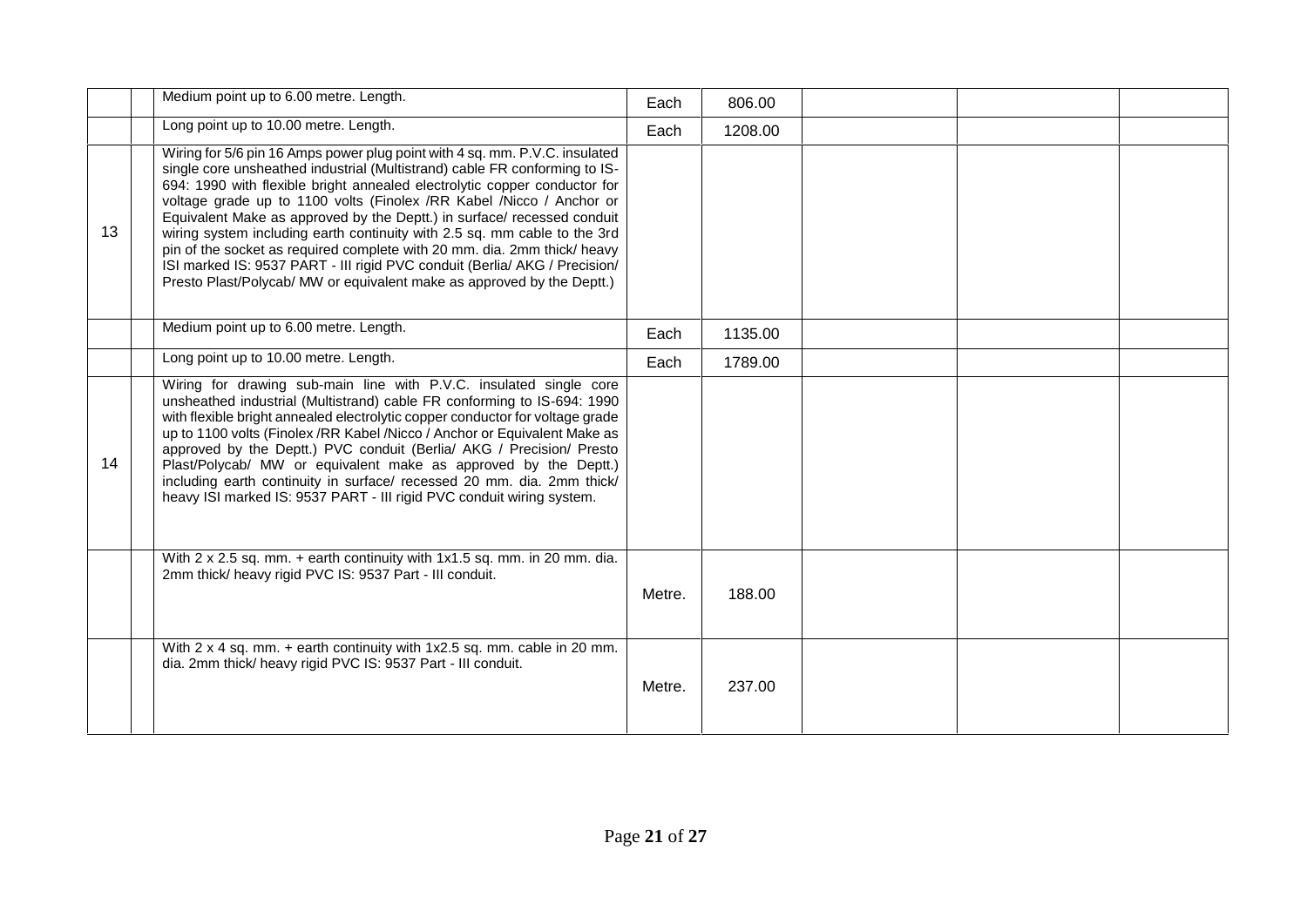|    | With 2 x 6 sq. mm. + earth continuity with 1x 4 sq. mm. cable in 25 mm.<br>dia. 2mm thick/ heavy rigid PVC IS: 9537 Part - III conduit.                                                                                                                                                                                                                                                                                                                                                                                                                                | Metre. | 303.00 |  |
|----|------------------------------------------------------------------------------------------------------------------------------------------------------------------------------------------------------------------------------------------------------------------------------------------------------------------------------------------------------------------------------------------------------------------------------------------------------------------------------------------------------------------------------------------------------------------------|--------|--------|--|
| 15 | Wiring for drawing sub-main line with P.V.C. insulated single core<br>unsheathed industrial (Multistrand) cable FR conforming to IS-694: 1990<br>with flexible bright annealed electrolytic copper conductor for voltage grade<br>up to 1100 volts (Finolex /RR Kabel /Nicco / Anchor or Equivalent Make as<br>approved by the Deptt.) in surface/ recessed PVC 20 mm. dia. 2mm thick/<br>heavy ISI marked IS: 9537 PART - III rigid PVC conduit (Berlia/ AKG /<br>Precision/ Presto Plast/Polycab/ MW or equivalent make as approved by<br>the Deptt.) wiring system. |        |        |  |
|    | With 4 x 10 sq. mm. + earth continuity with 2x6 sq. mm. cable in 40 mm.<br>dia. 2mm thick/ heavy rigid PVC IS: 9537 Part - III conduit.                                                                                                                                                                                                                                                                                                                                                                                                                                | Metre. | 782.00 |  |
|    | <b>MODULAR SWITCH</b>                                                                                                                                                                                                                                                                                                                                                                                                                                                                                                                                                  |        |        |  |
| 16 | Supplying with fitting fixing of 6/10 amp one way modular clip in switch,<br>MODEL RANGE LEGRAND (ARTEOR), ANCHOR (AVE), MK (BLENZE),<br>SCHNEIDER (ZENSELO), CRABTREE(MURANO) including making<br>necessary connection as per direction of department.                                                                                                                                                                                                                                                                                                                | Each   | 126.00 |  |
| 17 | Supplying including installation of socket outlet 6/10/13 Amps<br>INTERNATIONAL SOCKET, MODEL RANGE LEGRAND (ARTEOR),<br>ANCHOR (AVE), MK (BLENZE), SCHNEIDER (ZENSELO),<br>CRABTREE(MURANO) including making necessary connection as per<br>direction of department.                                                                                                                                                                                                                                                                                                  | Each   | 244.00 |  |
| 18 | Supplying including installation of socket outlet 10/16 Amps 3/5 pin<br>combine shuttered complete, MODEL RANGE LEGRAND (ARTEOR),<br>ANCHOR (AVE), MK (BLENZE), SCHNEIDER (ZENSELO),<br>CRABTREE(MURANO) including making necessary connection as per<br>direction of department.                                                                                                                                                                                                                                                                                      | Each   | 264.00 |  |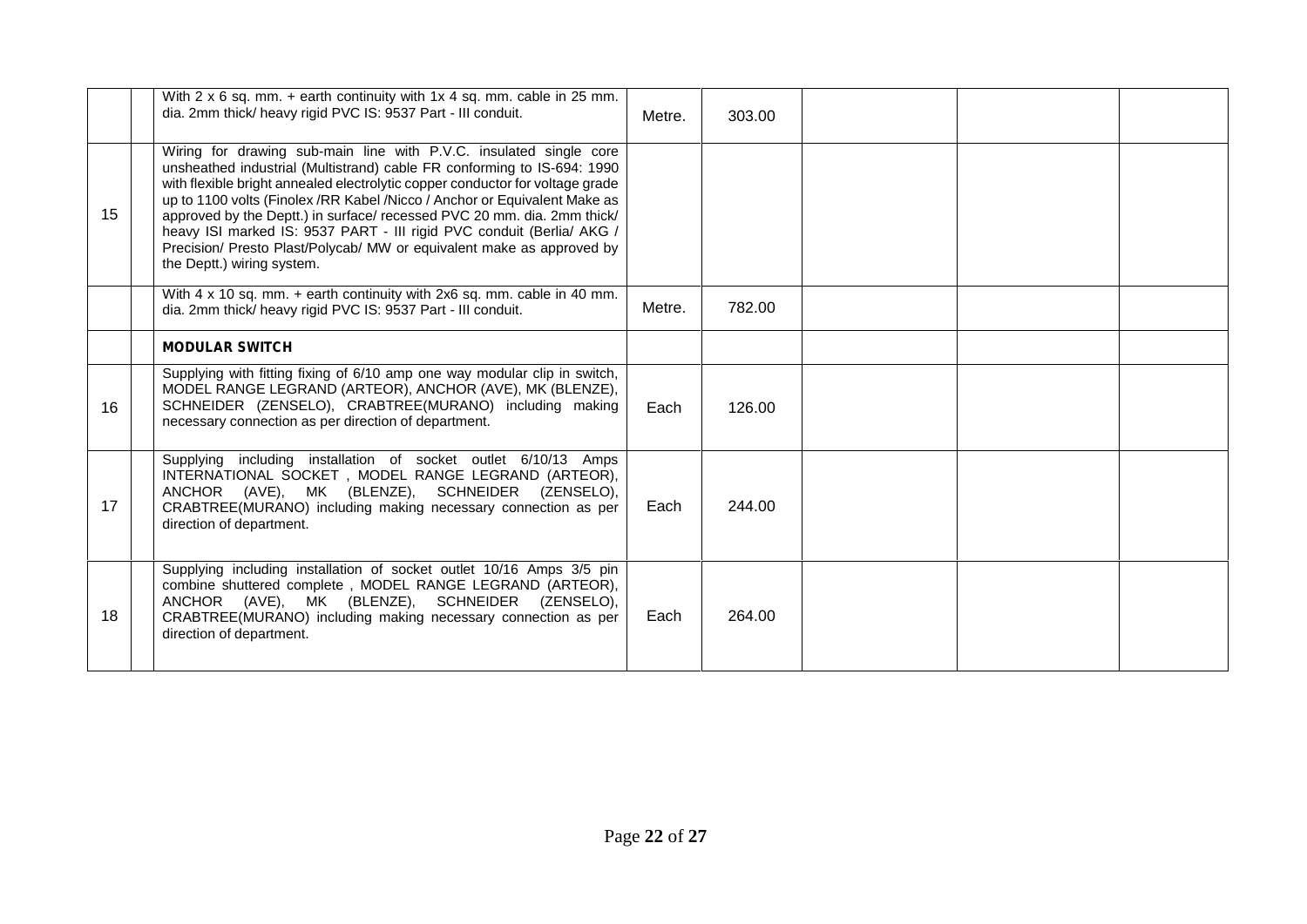| 19 | Supplying with fitting fixing of 16 amp one way modular clip in switch,<br>MODEL RANGE LEGRAND (ARTEOR), ANCHOR (AVE), MK (BLENZE),<br>SCHNEIDER (ZENSELO), CRABTREE(MURANO) including making<br>necessary connection as per direction of department.       | Each | 186.00 |  |
|----|-------------------------------------------------------------------------------------------------------------------------------------------------------------------------------------------------------------------------------------------------------------|------|--------|--|
| 20 | Supplying including and fixing of following Metal boxes for MODEL RANGE<br>LEGRAND (ARTEOR), ANCHOR (AVE), MK (BLENZE), SCHNEIDER<br>(ZENSELO), CRABTREE(MURANO) in surface/ recessed system<br>complete as per direction of department.                    |      |        |  |
|    | 1-2 module type Metal                                                                                                                                                                                                                                       | Each | 104.00 |  |
|    | 3 module type Metal                                                                                                                                                                                                                                         | Each | 122.00 |  |
|    | 6 module type Metal                                                                                                                                                                                                                                         | Each | 184.00 |  |
|    | 8 module type Metal                                                                                                                                                                                                                                         | Each | 209.00 |  |
| 21 | Supplying including fitting fixing of following MODEL RANGE LEGRAND<br>(ARTEOR), ANCHOR (AVE), MK (BLENZE), SCHNEIDER (ZENSELO),<br>CRABTREE(MURANO) front plate of suitable colour as per direction of<br>department.                                      |      |        |  |
|    | 2 module                                                                                                                                                                                                                                                    | Each | 108.00 |  |
|    | 3 module                                                                                                                                                                                                                                                    | Each | 118.00 |  |
|    | 6 module                                                                                                                                                                                                                                                    | Each | 175.00 |  |
|    | 8 module                                                                                                                                                                                                                                                    | Each | 244.00 |  |
| 22 | Supplying with fitting fixing of blank plate single in modular switch system,<br>MODEL RANGE LEGRAND (ARTEOR), ANCHOR (AVE), MK (BLENZE),<br>SCHNEIDER (ZENSELO), CRABTREE(MURANO) including making<br>necessary connection as per direction of department. | Each | 38.00  |  |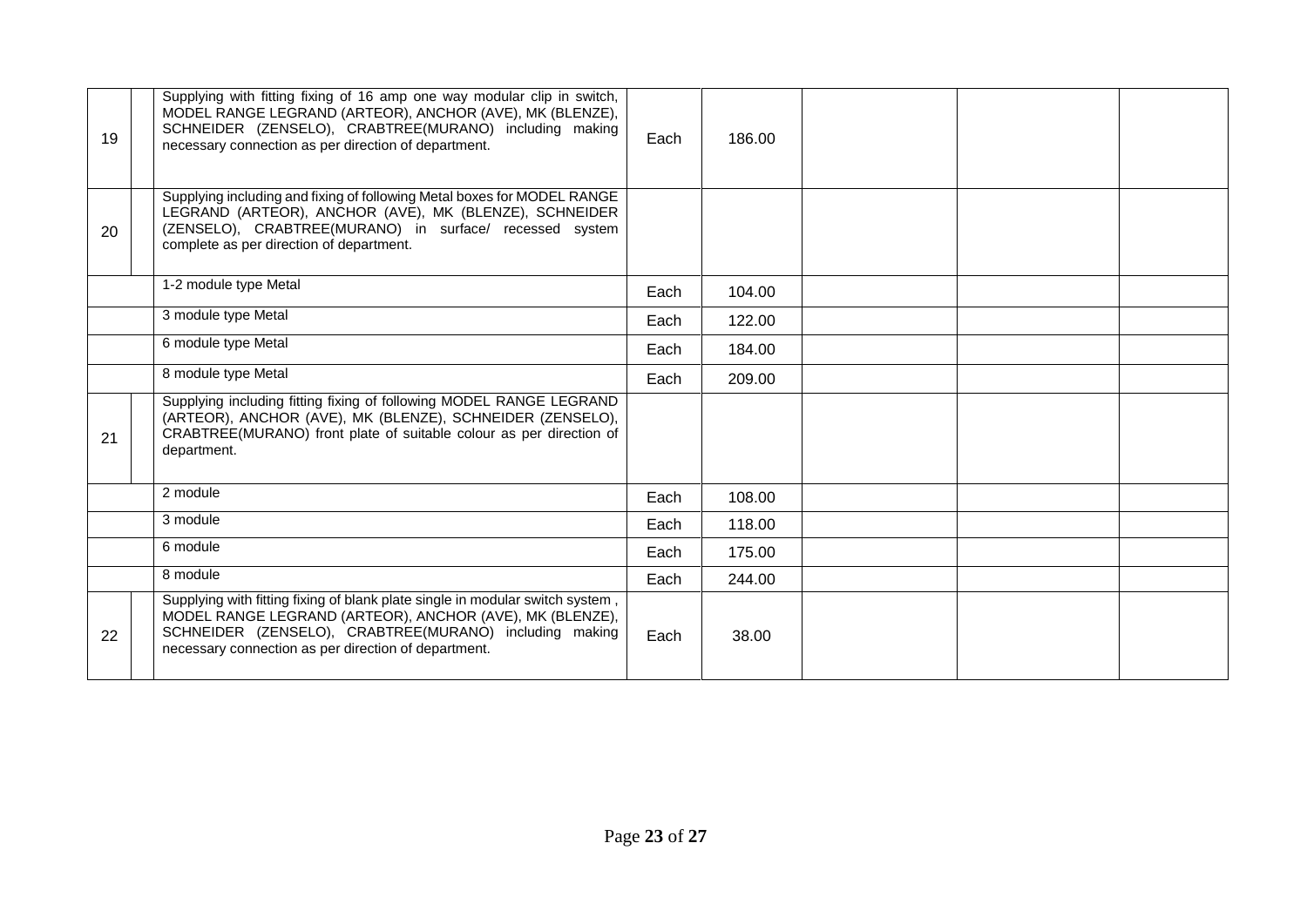| 23 | Supplying with fitting and fixing of 25A Modular Motor Starter 2M, MODEL<br>RANGE LEGRAND (ARTEOR), ANCHOR (AVE), MK (BLENZE),<br>SCHNEIDER (ZENSELO), CRABTREE(MURANO) including making<br>necessary connection as per direction of department.                                                                                                                                         | Each | 858.00  |  |
|----|------------------------------------------------------------------------------------------------------------------------------------------------------------------------------------------------------------------------------------------------------------------------------------------------------------------------------------------------------------------------------------------|------|---------|--|
|    | MCB DB (ABB, SCHNEIDER MG, LEGRAND, HAGER MAKE) &<br>(SCHNEIDER NEO BREAK, C&S, Havells, INDOASIAN, HPL OR<br>EQUIVALENT MAKE AS PPROVED BY THE DEPTT.)                                                                                                                                                                                                                                  |      |         |  |
| 24 | Supplying with fitting and fixing sheet steel, phosphatised, powder painted<br>dust & vermin proof Double door IP-43 double door surface mounting TPN<br>MCB DB incorporated with bas-bar, Neutral link, Earth bar and din rail etc<br>fitted on wall with grouting nuts & bolts as reqd. complete with making<br>necessary connection as approved, specified and directed by the deptt. |      |         |  |
|    | ABB, Schneider MG, legrand, Hager make)                                                                                                                                                                                                                                                                                                                                                  |      |         |  |
|    | 6 way TPN (4+18) double door                                                                                                                                                                                                                                                                                                                                                             | Each | 3575.00 |  |
|    | MCB, MCCB, RCCB, RCBO (ABB, SCHNEIDER MG, LEGRAND, AND<br>HAGER MAKE) & (SCHNEIDER NEO BREAK, C&S, Havells, INDO<br>ASIAN, HPL OR EQUIVALENT MAKE AS PPROVED BY THE DEPTT.)<br>MCB (Conform to IS / IEC 60898-1:200/ MCCB (Conform to IS/IEC<br>60947- RCCB (Conform to IS/IEC 12640 / 61008)                                                                                            |      |         |  |
| 25 | Supplying with fitting and fixing single Pole 10 KA 240/415V 50Hz MCB of<br>the following capacity complete with making necessary connection as<br>approved, specified and directed by the deptt.                                                                                                                                                                                        |      |         |  |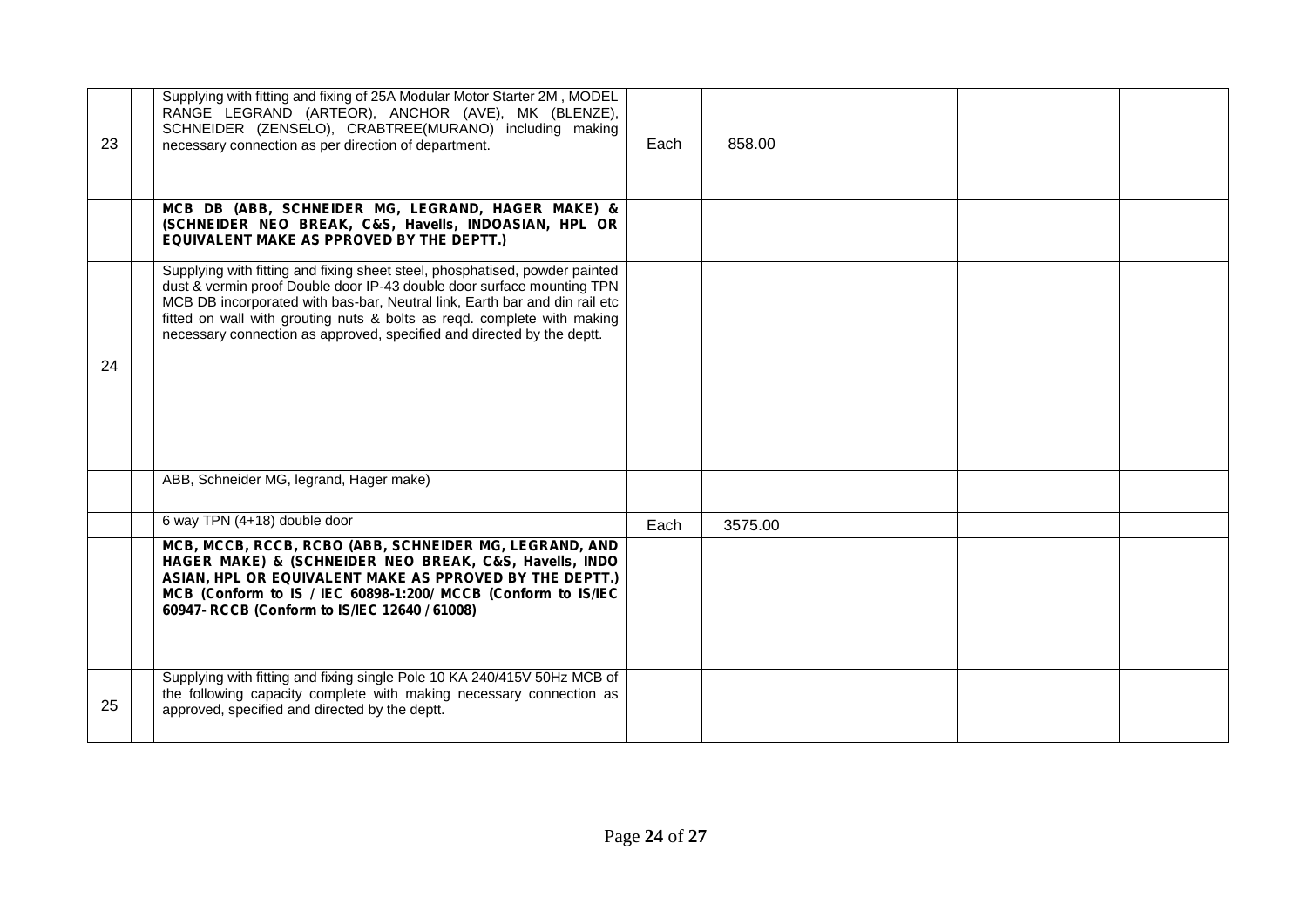|    | C Series(Schneider MG, legrand, Hager make)                                                                                                                                                                                                                                                                                                                                                                           |      |         |  |
|----|-----------------------------------------------------------------------------------------------------------------------------------------------------------------------------------------------------------------------------------------------------------------------------------------------------------------------------------------------------------------------------------------------------------------------|------|---------|--|
|    | 6 to 32A                                                                                                                                                                                                                                                                                                                                                                                                              | Each | 231.00  |  |
| 26 | Supplying with fitting and fixing 4P 10 KA 240/415V 50Hz MCB of the<br>following capacity complete with making necessary connection as<br>approved, specified and directed by the deptt.                                                                                                                                                                                                                              |      |         |  |
|    | C Series (ABB, Schneider MG, legrand, Hager make)                                                                                                                                                                                                                                                                                                                                                                     |      |         |  |
|    | 40A                                                                                                                                                                                                                                                                                                                                                                                                                   | Each | 2011.00 |  |
| 27 | Supplying with fitting and fixing 30/100/300mA sensitivity 240/415V 50Hz<br>4P RCCB of the following capacity complete with making necessary<br>connection as approved, specified and directed by the deptt.                                                                                                                                                                                                          |      |         |  |
|    | <b>RCCB</b>                                                                                                                                                                                                                                                                                                                                                                                                           |      |         |  |
|    | 100/300mA sensitivity 4P RCCB(ABB, Schneider MG, legrand, Hager<br>make)                                                                                                                                                                                                                                                                                                                                              |      |         |  |
|    | 40A                                                                                                                                                                                                                                                                                                                                                                                                                   | Each | 3396.00 |  |
|    | <b>LUMINARIES</b>                                                                                                                                                                                                                                                                                                                                                                                                     |      |         |  |
| 28 | Supplying, installation, testing and Commission of the following indoor<br>Decorative recessed typed mirror optics down lighter luminaries complete<br>with all accessories such as ballast, starter etc. In the false ceiling type<br>Armstrong /Gypsum or similar ceiling mounting with necessary support<br>with 1.5 sq.mm. P.V.C. insulated S.C.copper conductor as required and as<br>directed by the department |      |         |  |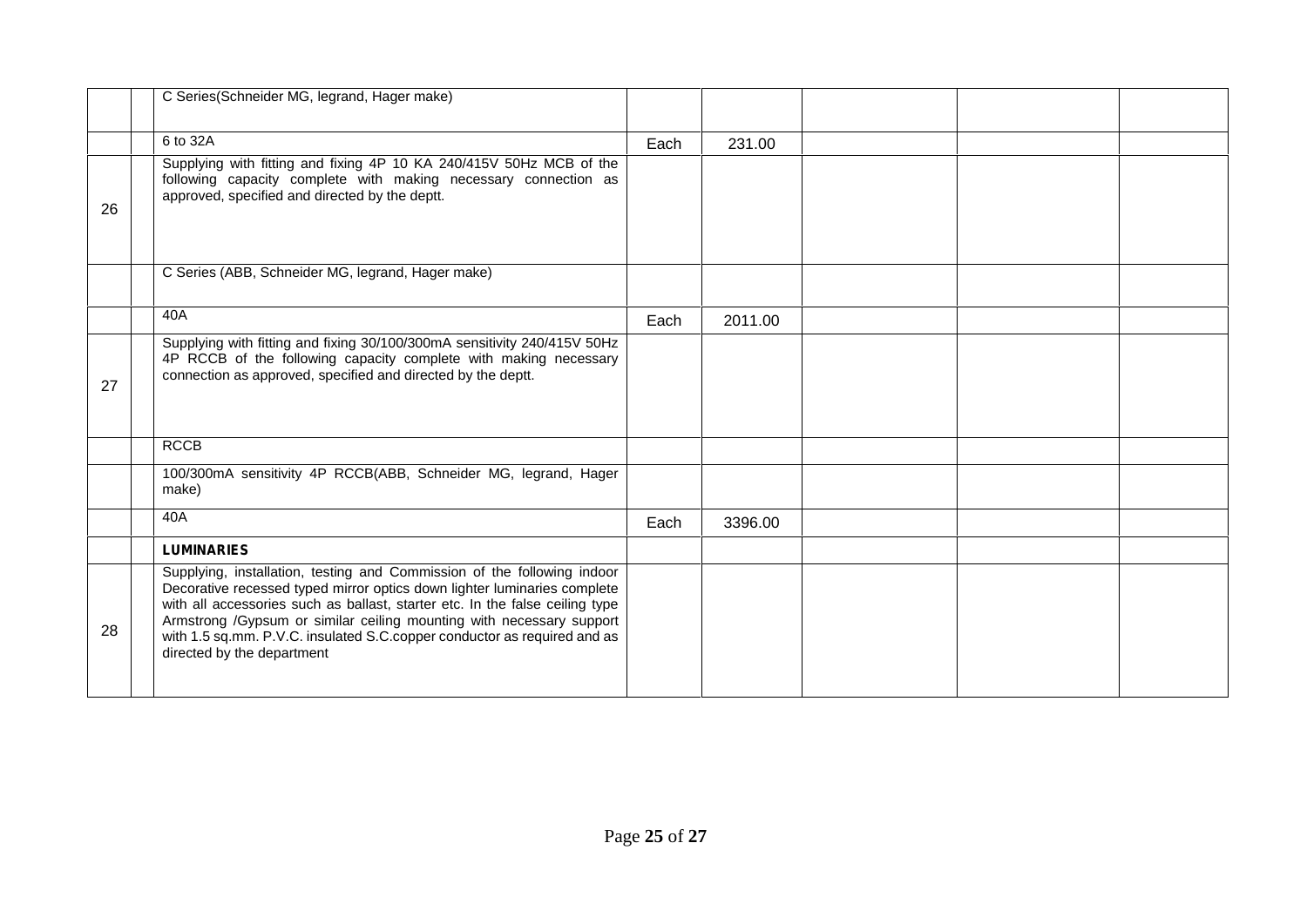|    | 9W, BBS 180 1 X DLEDM3000 PSU-WH Phillip make GREEN SPACE<br>recessed mounted down lighter with latest LED technology. Or equivalent<br>(Equivalent will be selected by the deptt considering the mother items rate)<br>(equivalent WIPRO/ JAQUAR make). [SP]                                                                                                       | Each | 6651.00 |  |
|----|---------------------------------------------------------------------------------------------------------------------------------------------------------------------------------------------------------------------------------------------------------------------------------------------------------------------------------------------------------------------|------|---------|--|
| 29 | Supplying with fitting fixing of T 5 luminaries complete with all accessories<br>such as ballast, starter etc. directly on wall / ceiling including connection<br>cable, as approved by the Deptt.) with 1.5 sq mm P.V.C. insulated<br>S.C.copper conductor as required and as directed by the department.                                                          |      |         |  |
|    | Sleek Strip type Decorative T5 luminaries with ABS end caps and<br>Electronic ballast with 1 X 28 W T5 lamp(Crompton Greaves make Model-<br>T5SG1128EB / B OR T5SG1128EB / O CG SLIM GOLD or equivalent<br>(Equivalent will be selected by the deptt considering the mother items rate)<br>(equivalent PHILIPS/ WIPRO/ BAJAJ/ Havells/ HPL/ SOLAR/ JAQUAR<br>make). | Each | 743.00  |  |
|    | <b>CEILING FAN, EXHAUST FAN AND AIR CURTAIN</b>                                                                                                                                                                                                                                                                                                                     |      |         |  |
| 30 | Supplying including fitting fixing of following A.C. Wall fan in the wall of<br>following sweeps with making necessary connection as approved by the<br>Deptt.) as required complete and as directed by the Department.                                                                                                                                             |      |         |  |
|    | (CROMPTON /ORIENT/Havells/USHA or equivalent make)                                                                                                                                                                                                                                                                                                                  |      |         |  |
|    | Swing platina with plastic blade, 400 mm sweep                                                                                                                                                                                                                                                                                                                      | Each | 2443.00 |  |
| 31 | <b>AIR CONDITIONER</b>                                                                                                                                                                                                                                                                                                                                              |      |         |  |